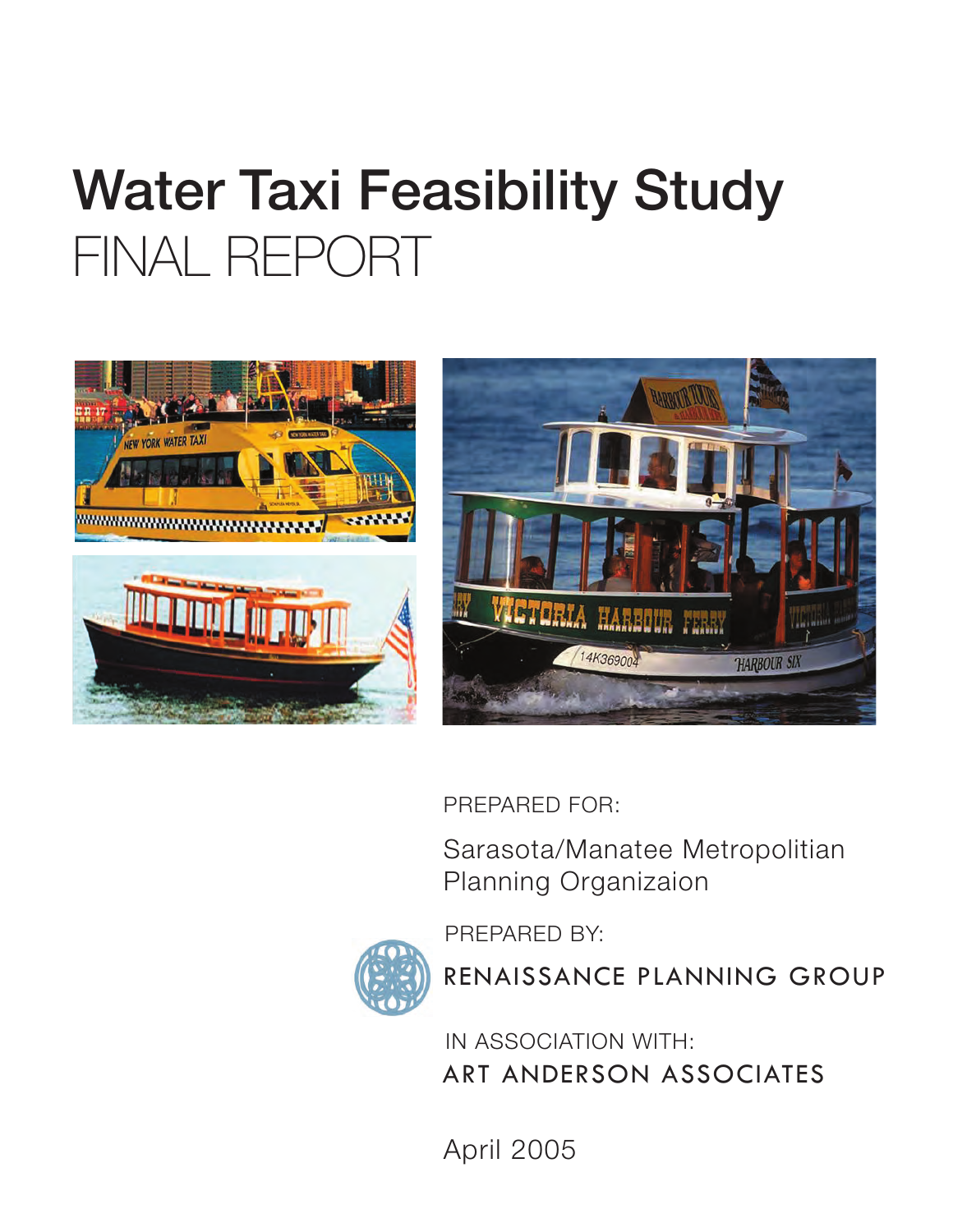## **WATER TAXI FEASIBILITY STUDY FINAL REPORT**

*Prepared for:*  **SARASOTA/MANATEE METROPOLITAN PLANNING ORGANIZATION** 

*Prepared by:* 



RENAISSANCE PLANNING GROUP

*In association with:*  **ART ANDERSON ASSOCIATES** 

*April 2005*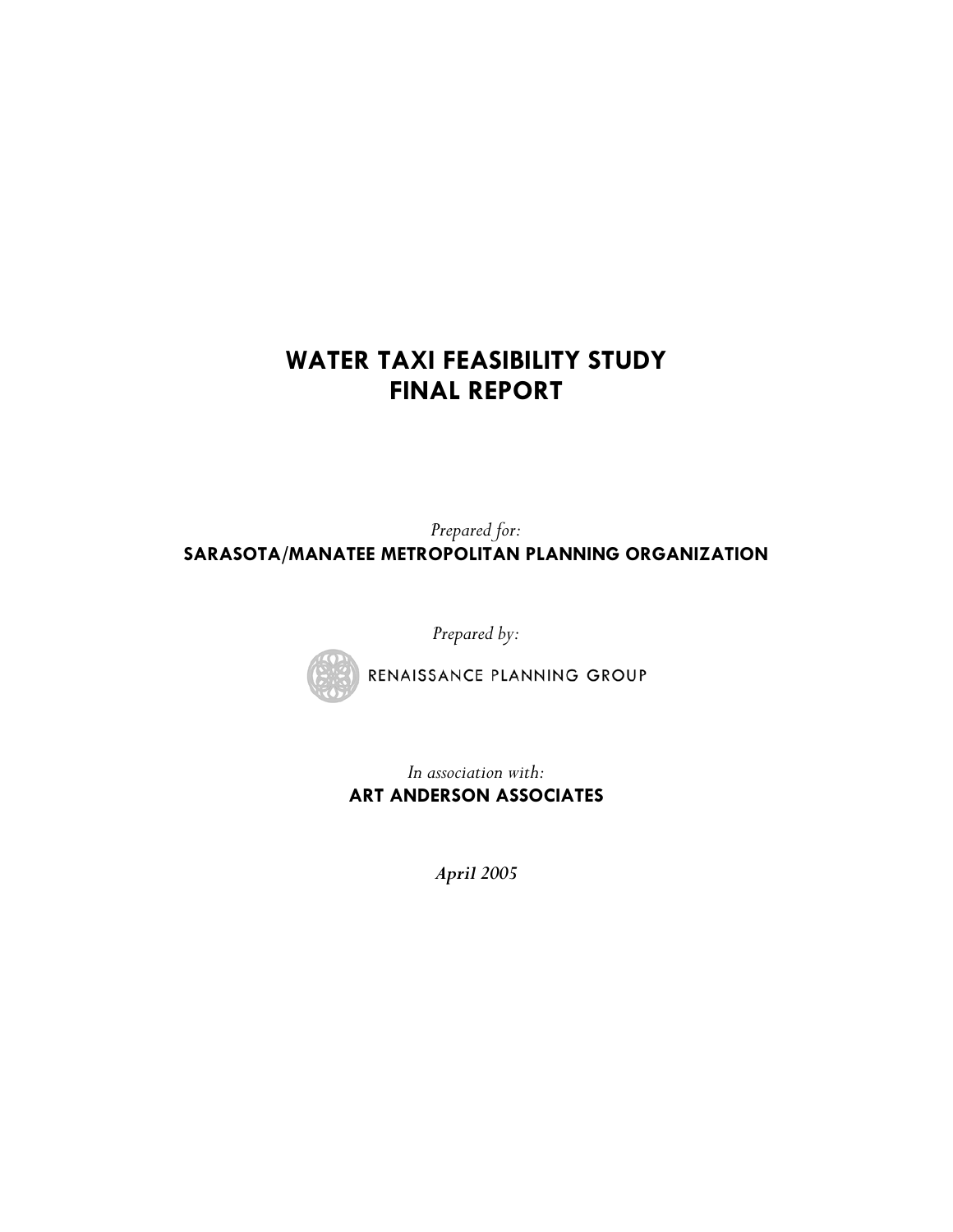## **TABLE OF CONTENTS**

| 20 |
|----|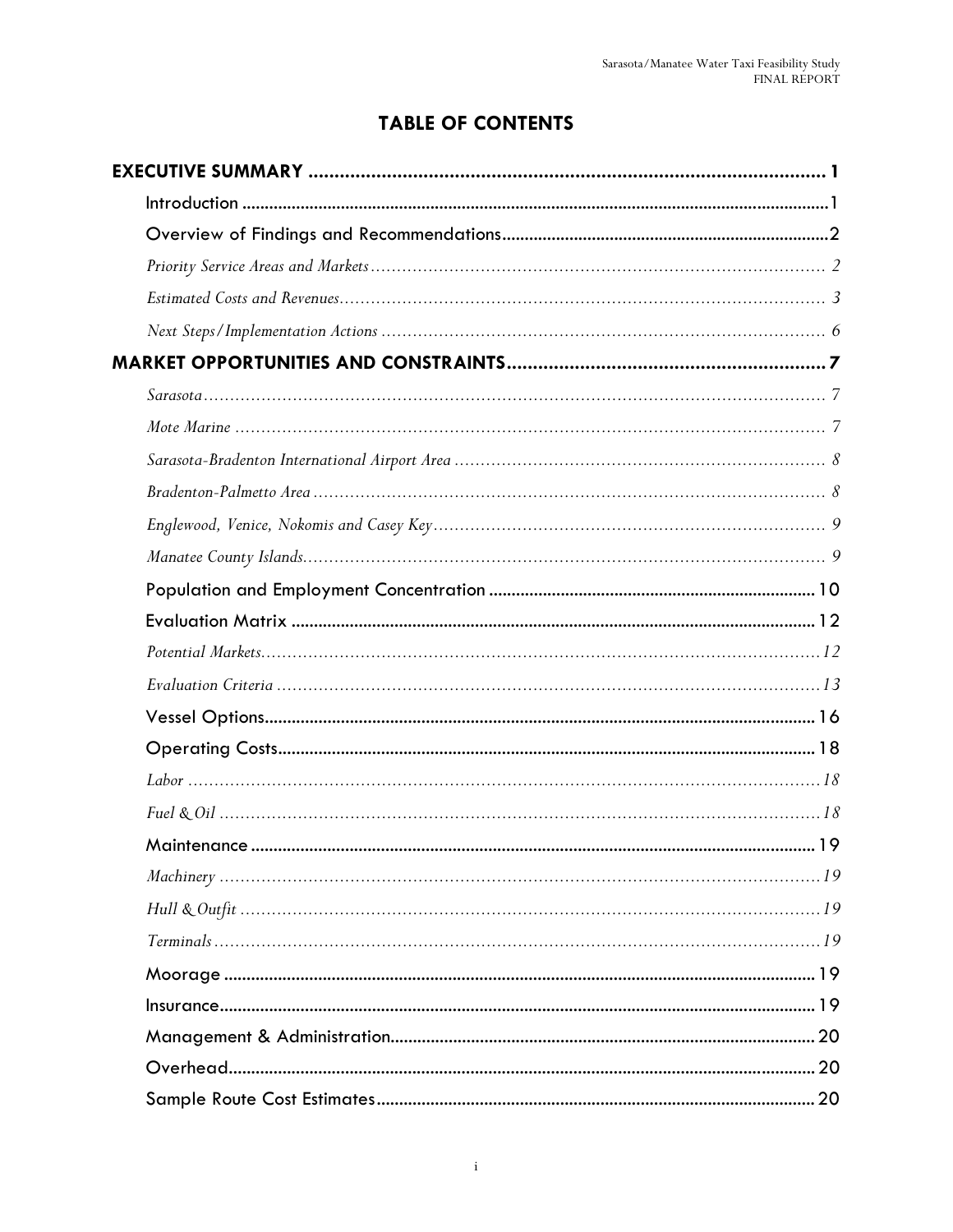### **LIST OF FIGURES**

#### **LIST OF TABLES**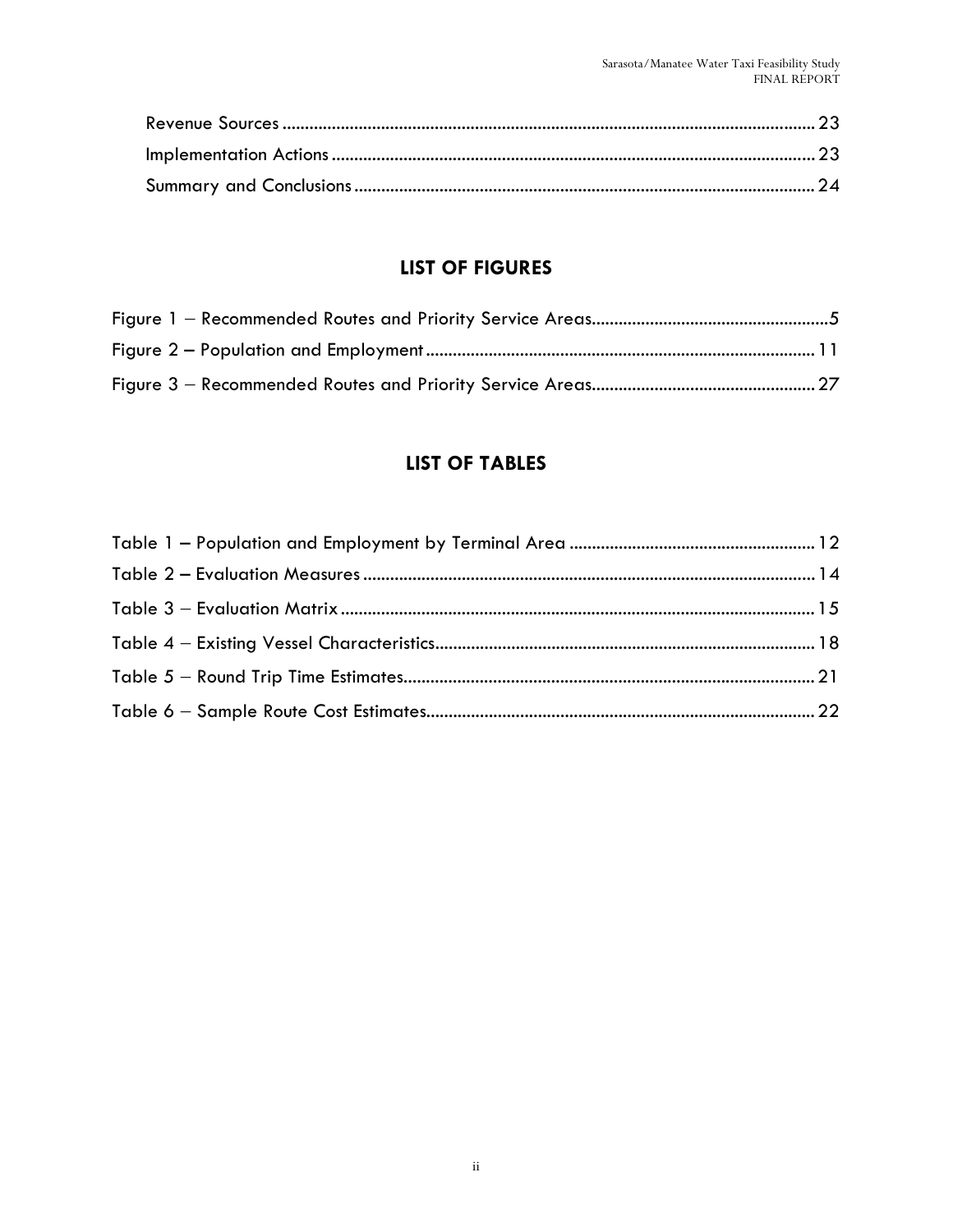#### **EXECUTIVE SUMMARY**

#### **INTRODUCTION**

Achieving effective water taxi service in the Sarasota/Manatee region requires a unique partnership between public and private entities to successfully tap into market demand and meet the travel needs for visitors/tourists and workers. Such a partnership needs to match existing and potential private operators willing to participate in operating waterborne transportation services with public actions and investments. Those actions should include providing adequate supporting facilities and services, such as docking, sidewalks and transit service, ensuring development of complementary and proximate land uses at each destination, and establishing minimum regulations to achieve basic standards of operation. With the proper mix of public and private investment, the Sarasota/Manatee area, with its vast navigable waterways, is ripe for the expansion of the regional transportation system to include waterborne transit as an integral element.

There are challenges and areas of caution. A major one to consider is the current state of public transportation funding in the region. Both Manatee and Sarasota County transit systems have a history of uneven support, and rising costs against a relatively flat budget threaten the viability of current operations, particularly in Sarasota County. An investment in waterborne transportation may be viewed as a diversion of needed dollars from a transit system with real needs to meet the area's growing mobility problems. Furthermore, without relatively seamless connection to effective and available public transportation services, the water taxi initiative is likely to experience only marginal success, and may evolve into a purely excursion-focused endeavor during the season



*Successful water taxi service requires dedicated facilities located in areas of high density, with a diversity of land uses in close proximity to boarding areas. Redevelopment of the Sarasota Quay in downtown Sarasota presents just such an opportunity.* 

or simply cease operations entirely as a public service. Those challenges can be overcome through careful redevelopment planning and design at potential water taxi terminals, and with continuing efforts by the MPO and its partners to improve public transportation service.

This Water Taxi Feasibility Study has been prepared under the direction of the Sarasota/Manatee Metropolitan Planning Organization (MPO), with participation from its

member local governments, key community stakeholders and members of the public. The final report is based on substantial community input including stakeholder interviews, field visits and two well attended public forums – a meeting to kick off the study in 2004 and a public workshop to present key findings and preliminary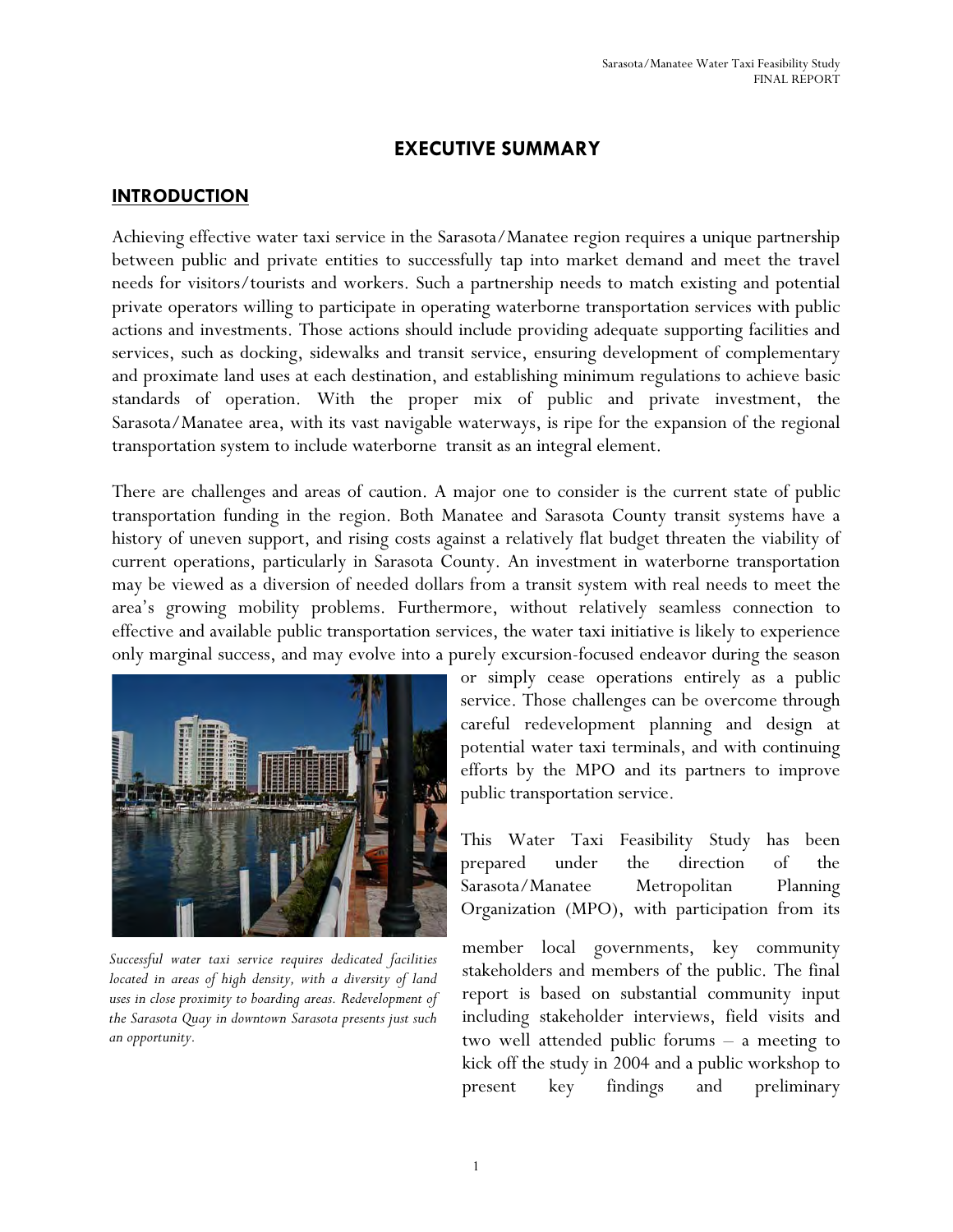recommendations in late January 2005. This feasibility study is intended to provide a conceptual plan and action steps for how waterborne transportation service could most effectively and efficiently operate in Sarasota and Manatee Counties. It addresses the likely costs of such a system, potential funding sources, and more detailed implementation considerations.

#### **OVERVIEW OF FINDINGS AND RECOMMENDATIONS**

Waterborne transportation holds enormous potential for improving mobility, increasing accessibility and supporting redevelopment objectives in the Sarasota/Manatee region. As congestion levels build on area roadways and bridges, and the demand continues to rise for tourism, housing and jobs, the MPO and its partners must be creative in their use of limited financial resources to provide transportation options related to growth. As part of a seamless transportation system, water-based modes can extend the coverage and enhance the viability of public transportation in congested and constrained corridors, potentially to a much greater extent than programs like bikes-on-buses.

Water taxi service is feasible as an element of the area's transportation system that provides both social/recreational trips and one that enables commuters to reach destinations along coastal waterways and rivers. As the Manatee Island Trolley has demonstrated, benefits to both markets will likely occur through a well-designed system. Its feasibility is based on the potential demand spurred by redevelopment activity for at least three priority service areas, willing local government and private partners, and a relatively low capital and operating cost to provide initial service. Feasibility is clearly dependent on the degree to which the private sector is brought into this program as an active and equal partner. Public funding is needed to invest in starting up the service and keeping fares to a reasonable level, but achieving success with on-going operations requires a strong public-private partnership that ties marketing, promotion, destinations, facilities and equipment into a unified program that blends modest agency oversight with entrepreneurial energy and creativity.

#### **PRIORITY SERVICE AREAS AND MARKETS**

Based on input from various stakeholders and interested parties, it is recommended that an initial pilot water taxi service begin operations within the City of Sarasota, with connections between the downtown area, Longboat Key, Mote Marine Laboratory and possibly Siesta Key. This pilot/demonstration project is recommended because the city has made the most progress of all local governments in securing facilities for water taxi docking and other amenities from developers, accumulating funds for development, and establishing an ordinance governing operating procedures and standards. This was also one of



*Ft. Lauderdale's Water Bus service is an excellent example of a public-private partnership with strong linkages to Broward County's public transportation system.* 

the strongest markets evaluated from a travel time, facility and public-private partnership perspective. More detailed analysis will be needed to define a specific route, operating plan and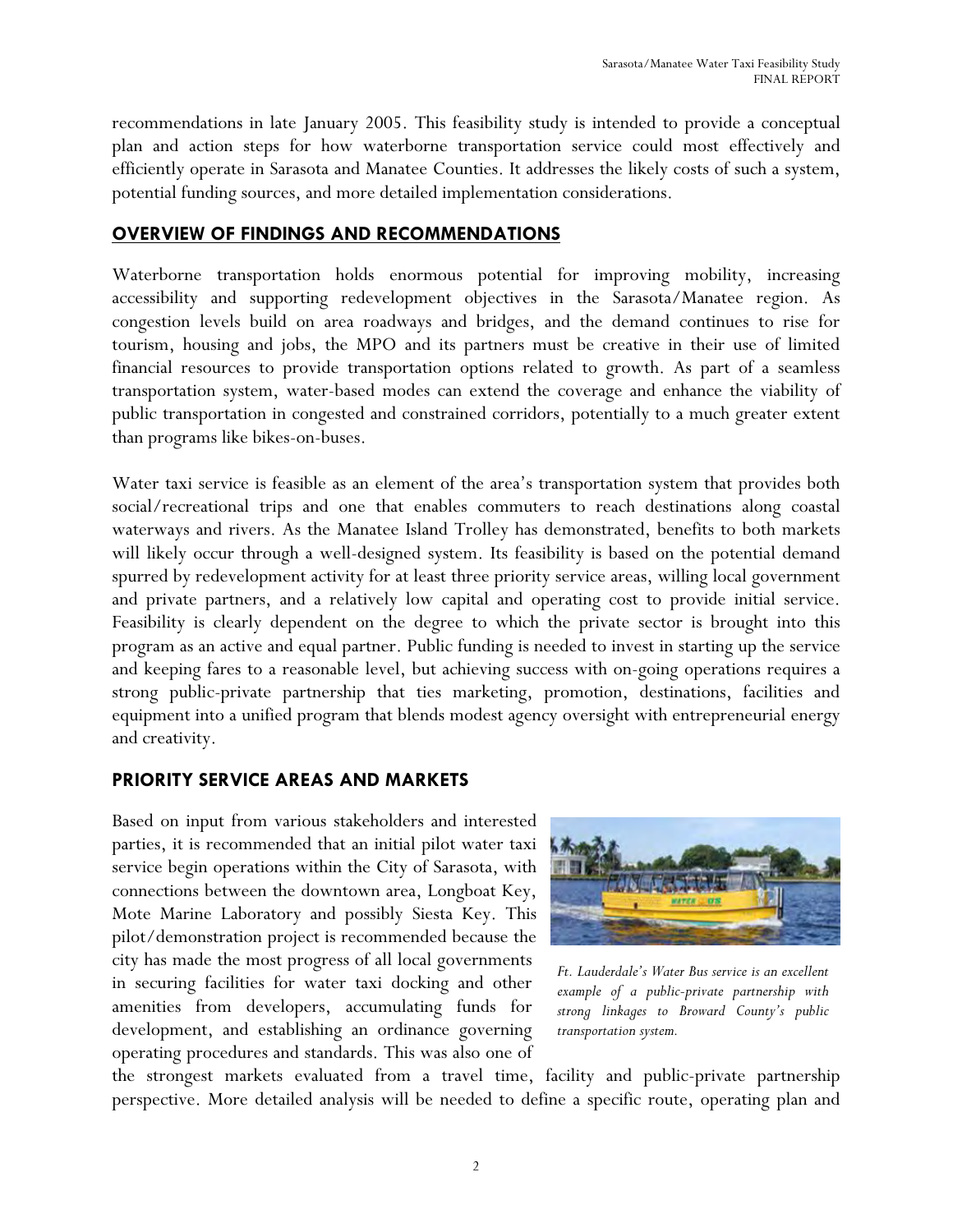financing. The MPO and City of Sarasota should consider a joint grant application to complete detailed planning and implementation activities, and possibly acquire vessels. Operations could be brokered with one or more private operators through a procurement process and renewable lease agreement.

Figure 1 highlights priority service areas, hubs and markets based on public input and technical assessment of candidate options. Service enhancements and expansion of waterborne routes may occur if the initial pilot project achieves success. There are other strong candidates for service, as shown in the figure, building upon the efforts of communities like Bradenton Beach to become a hub for water taxi service in the region. The map also depicts where the water taxi system can interface with local public transportation service. Strong candidate markets include the Englewood/Venice/Nokomis area, which would enable a linear water taxi route to serve a priority redevelopment district in Venice, provide strong linkages with a multi-use trail and Sarasota County Area Transit transfer point, and with public recreation sites like Jetty Park and Nokomis Beach. Several good candidate routes also exist in Manatee County, including Anna Maria Island, with service linking Bradenton Beach, Holmes Beach and other points with the mainland. Another candidate market would be service operating along the Manatee River. The most logical type of service would be use of diesel or electric monohull vessels operating with relatively short duration trips of higher frequency between downtown Bradenton, Palmetto and the Civic Center. A longer service market could run from Fort Hamer on the Manatee River east of I-75 to the downtown stops and out to Anna Maria Island or north to Tampa Bay. The Ft. Hamer connection will need to be further investigated in terms of navigable water depth given the potential uses of a water taxi vessel in other parts of the region. For example, a boat with shallow enough draft to serve Fort Hamer may be not big enough for a comfortable ride across the relatively open waters encountered between the mouth of the Manatee River, Sarasota Bay and upper Tampa Bay.

#### **ESTIMATED COSTS AND REVENUES**

For the purposes of this feasibility study, general cost estimates were developed for three sample routes and types of service operating in the Venice area, Sarasota area and Bradenton area. Actual costs will differ somewhat based on the final operating plan and public-private responsibilities. To the extent practical, costs reflect local conditions in the Sarasota/Manatee area based on field visits and discussions with charter boat operators. For conceptual planning purposes, costs were developed for individual routes and a system of three routes serving the region, recognizing that economies of scale for administration, marketing and maintenance can be realized with a complete operating system. These are total costs, regardless of how the service is funded or provided.

Capital costs for vessel acquisition range from \$150,000 to more than \$2.5 million, depending on the type of vessel. The type of vessels needed will vary by market and passenger loads. Given the requirements for this region in terms of expected passenger demand, tides and weather conditions, a reasonable estimate is \$250,000 per vessel for planning purposes. At least two vessels will be needed per route, depending on desired frequency, with a spare available for breakdowns.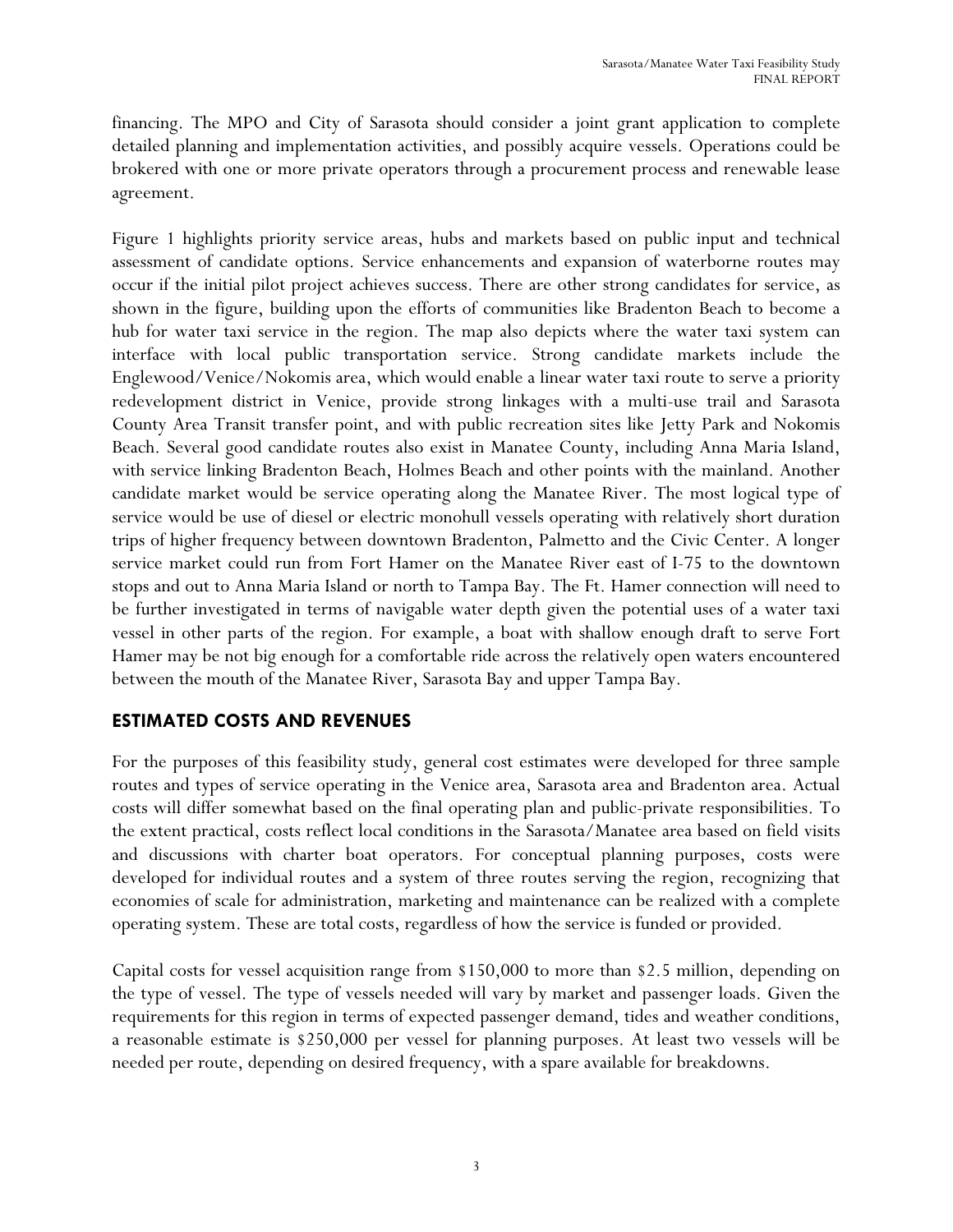It is expected that an initial pilot program in Sarasota would entail capital costs of about \$500,000, and annual operating costs of just over \$500,000. Obviously, the amount of public costs could be reduced through private contributions, exactions or participation.

Annual operating costs are likely to be in the range of \$500,000 to \$750,000 per route, or \$2 million for a complete system comprised of three routes and seven vessels operating seven days a week for 12 hours of service per day, year round.

Funding sources include federal and state grants that are available or potentially applicable to cover capital and operating assistance for water taxi service, particularly if the service operates within a congested corridor and caters to functional trips. A local match is typically required. The City of Sarasota has limited funding available from development contributions to participate with a local match in a grant program. Fares would likely cover no more than 50 percent of operating costs for commuter-oriented service assuming discounts would be given to monthly pass holders. Fares generally should be in the \$2-\$5 range, with commuter fares near the low end and recreational/tourist fares at the high end of the range. Broward County has developed an effective way of linking its water bus system with its public transportation system by allowing unlimited use of its 31-day and 7-day bus pass to apply to unlimited rides on the water bus system. Other possible funding sources include revenue from advertising, promotions with public, private or non-profit entities, development exactions, and chartering the vessels for private functions and special events when the water taxi service is not operating.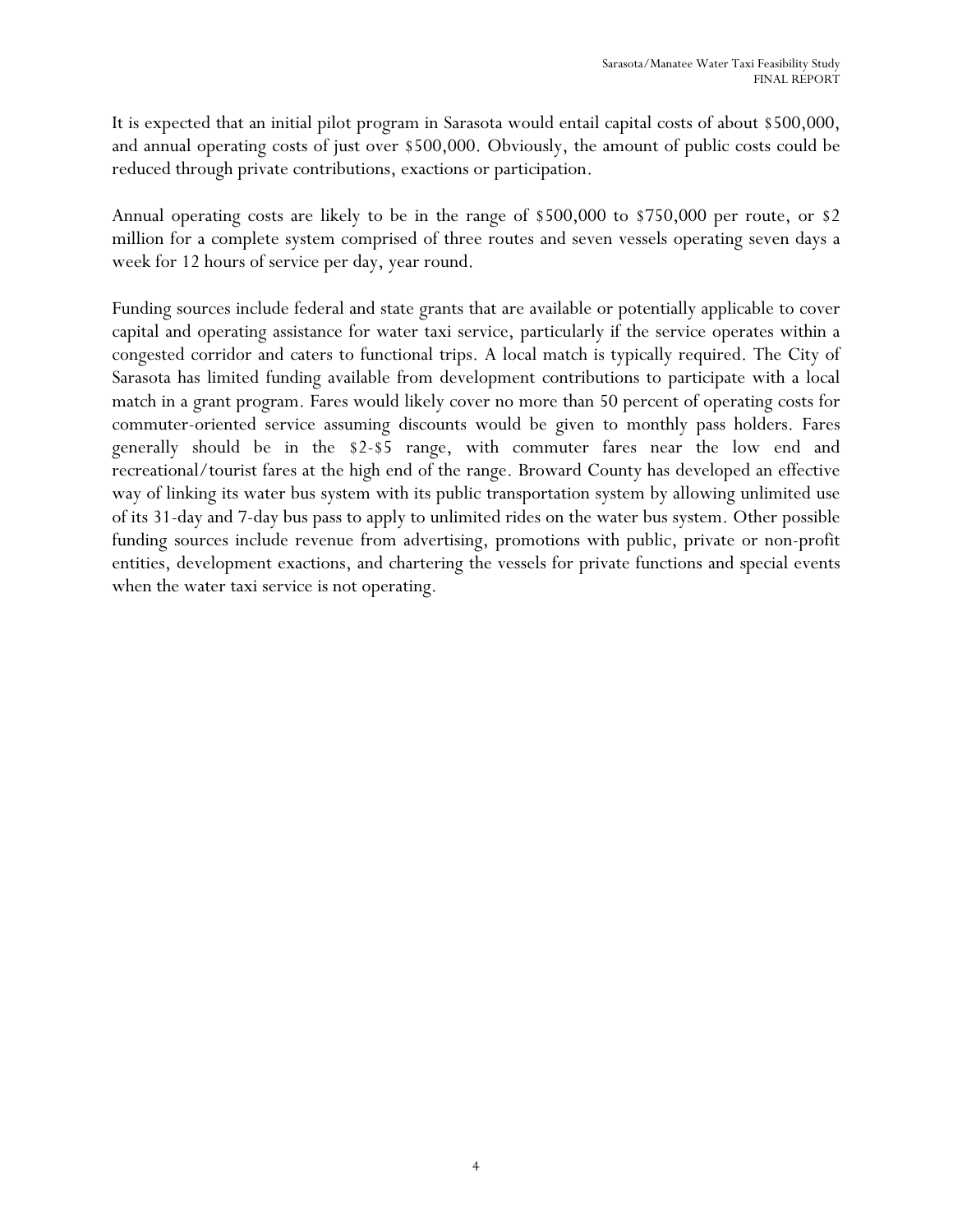

 **Figure 1 Recommended Routes and Priority Service Areas**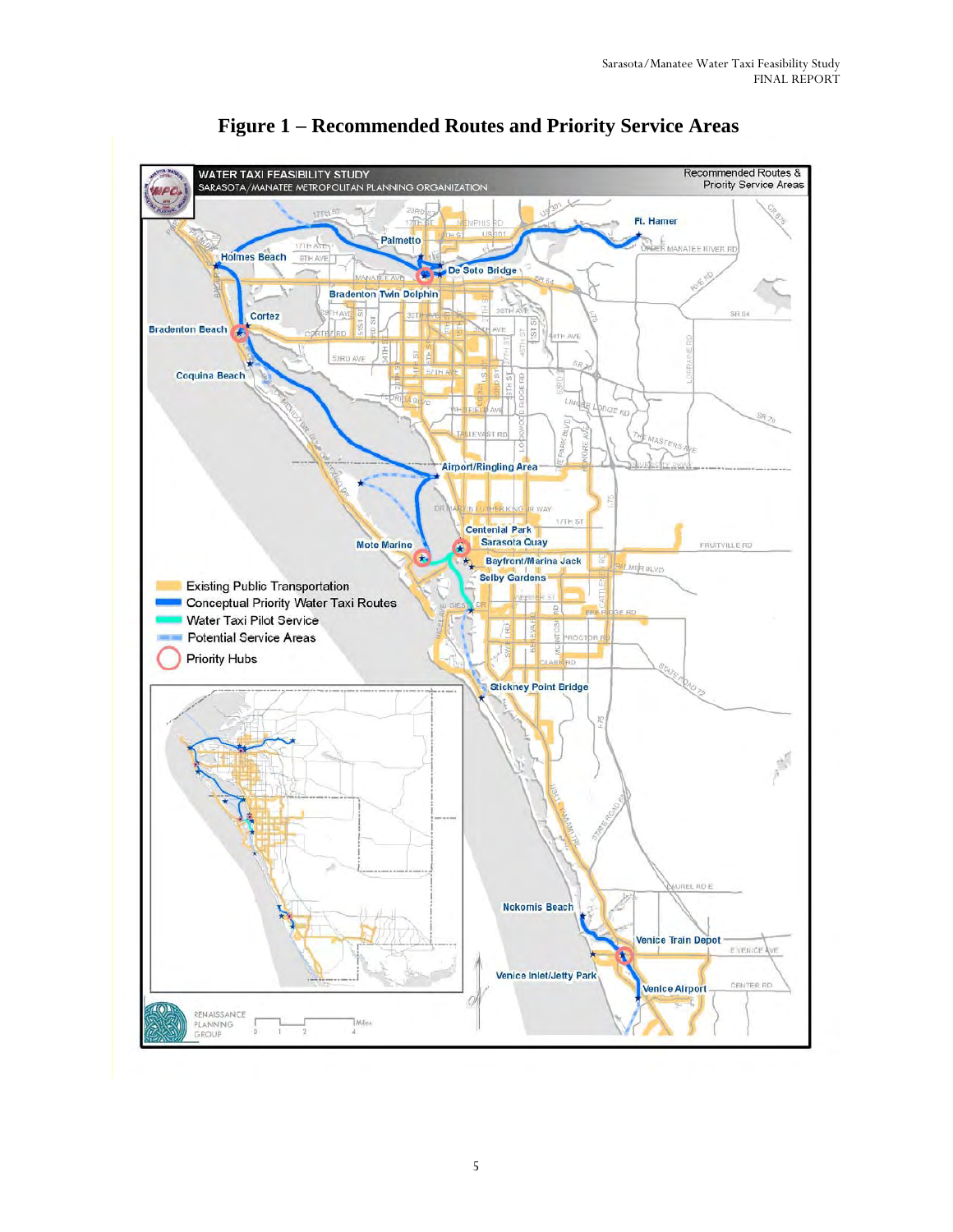#### **NEXT STEPS/IMPLEMENTATION ACTIONS**

Along with the previous actions of the City of Sarasota through its Comprehensive Plan and ordinance, this report is the first formal step in development of a waterborne transportation system for the Sarasota/Manatee region. There are several subsequent activities needed to continue moving the program forward, if desired by the Sarasota/Manatee MPO and local governments. The actions listed below are generally in sequential order:

- MPO Board action is needed to endorse the concept of water taxi service and support development of a demonstration project;
- A more detailed operations/implementation plan is completed for a demonstration/pilot project. This should include developing ridership estimates, fares, more detailed operating costs, consultations with local operators regarding scheduling and vessel performance, and additional public involvement regarding specific terminals and routes;
- The MPO includes waterborne transportation in its 2030 Long Range Transportation Plan, ideally within the Cost Feasible element of the plan, indicating funding is likely to be available or commitments are in place for funding;
- A grant application is prepared, either jointly or individually, to obtain grant funds from the Florida Department of Transportation (FDOT) or US DOT FHWA (Ferryboat Discretionary Fund) to initiate the demonstration project;
- Performance measures are established that focus on patronage (passengers per revenue hour) and operating subsidy (percentage of operating costs), with details and measurable targets defined through the Level II operations plan;
- Demonstration project initiated for a period to be determined;
- An interlocal agreement and/or governance agreement is developed to promote regional coordination, consistency and performance monitoring;
- A model ordinance is shared and adapted, as necessary, for individual local governments;
- Funds are identified for service expansion and/or enhancement, depending on results of the demonstration project;
- Water taxi service will likely compete for congestion management funding and other MPO Transportation Improvement Program (TIP) funds, as service matures; however, it may be an effective way to attract additional funds for congestion relief, particularly if the service is regional in scope.

These steps could be modified or adjusted in terms of their order, but provide a basic framework of steps to achieve service development objectives.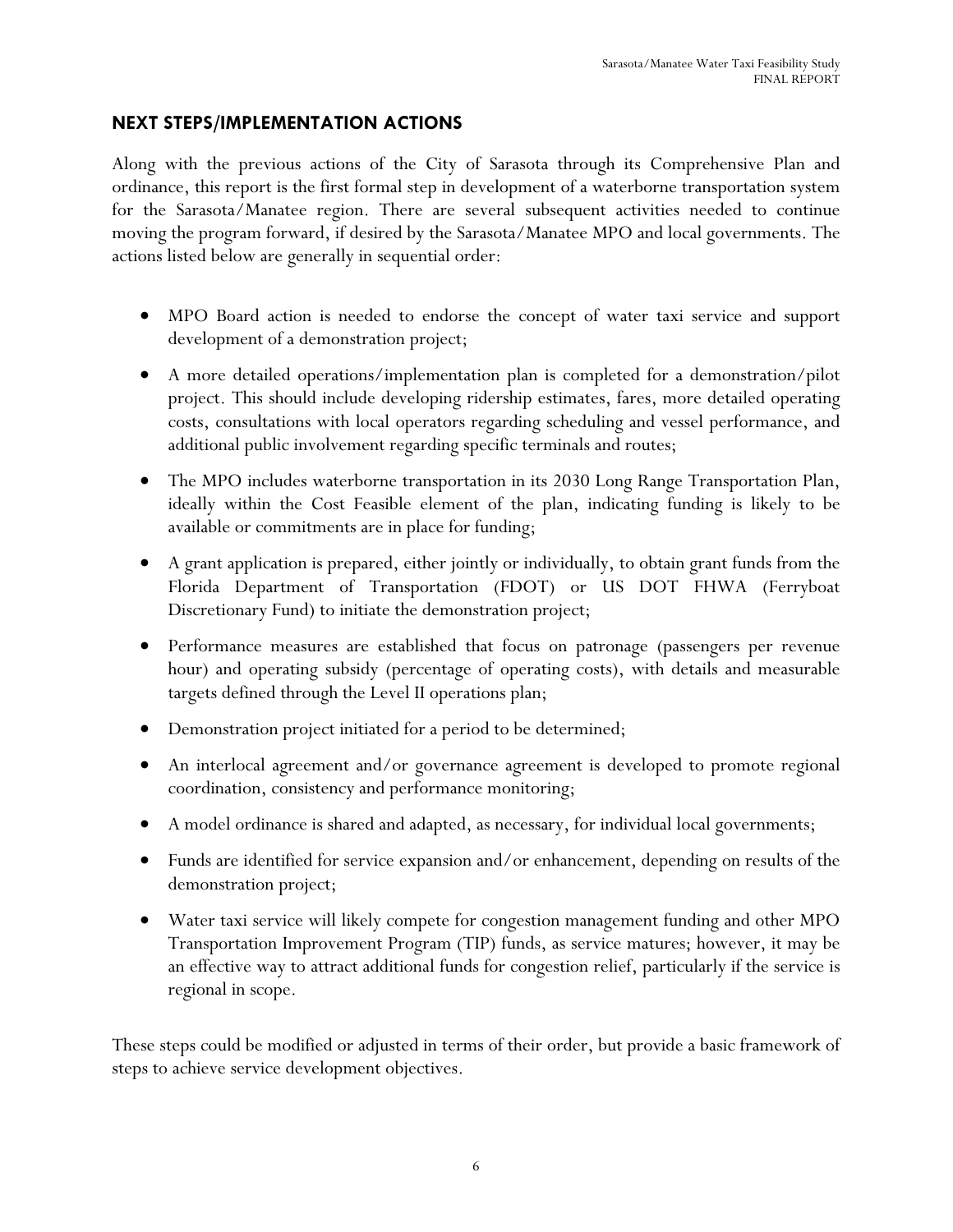#### **MARKET OPPORTUNITIES AND CONSTRAINTS**

This section presents an overview of potential service markets in terms of their opportunities, initiatives and constraints. Questions are identified for most sites that should be answered in a more detailed operating plan if a next step towards implementation is desired.

#### **SARASOTA**

Potential locations: Marina Jack, Sarasota Quay/Ritz-Carlton Hotel area, Marie Selby Botanical Gardens, New College/USF/Ringling area, Van Wezel/Centenial Park, Mote Marine, St. Armands, and Longboat Key (south end)

#### *OPPORTUNITIES*

Proactive city officials; popular and attractive waterfront; existing marina, hotels, Sarasota Quay redevelopment; 40-acre cultural district, downtown redevelopment efforts underway, including significant amount of residential development, and inclusion of water taxi in the city's comprehensive plan; improved inter-county transit service along US 41 (beginning in January); potential convention center project (in downtown or north Trail location near the airport). Since congestion is likely to worsen at Gulfstream Drive and US 41, and on the bridge to St. Armands and Longboat Key, a trolley serving the arts and cultural district in Downtown Sarasota and terminating at a ferry terminal at the Quay may be attractive to tourists staying in Sarasota and wanting to get across the water without driving. This would also eliminate the issues related to getting a dock at Marina Jack.

#### *CONSTRAINTS*

US 41 is a barrier between downtown and the waterfront, in terms of distance and traffic; insufficient water depth for consistent service to St. Armands; and there may be lease issues with Marina Jack (per discussions with city staff)

#### *QUESTIONS*

Whether a dedicated water taxi terminal will fit with Quay redevelopment plans? Parking availability? Docking availability at Marina Jack or other locations aside from the Quay? Potential for the trolley to return to provide mobility among destinations in the downtown area, along US 41 and to St. Armands?

#### **MOTE MARINE**

#### *OPPORTUNITIES*

Prime visitor/tourist destination in Sarasota County. Mote Marine is interested in initiating service, using existing docks and has been in communication with the City of Sarasota on the subject. Operates under a lease agreement with the city; proximity to Pelican Man Sanctuary and Ken Thompson Park; presence of other amenities (restaurants, fishing, etc.). It would be desirable to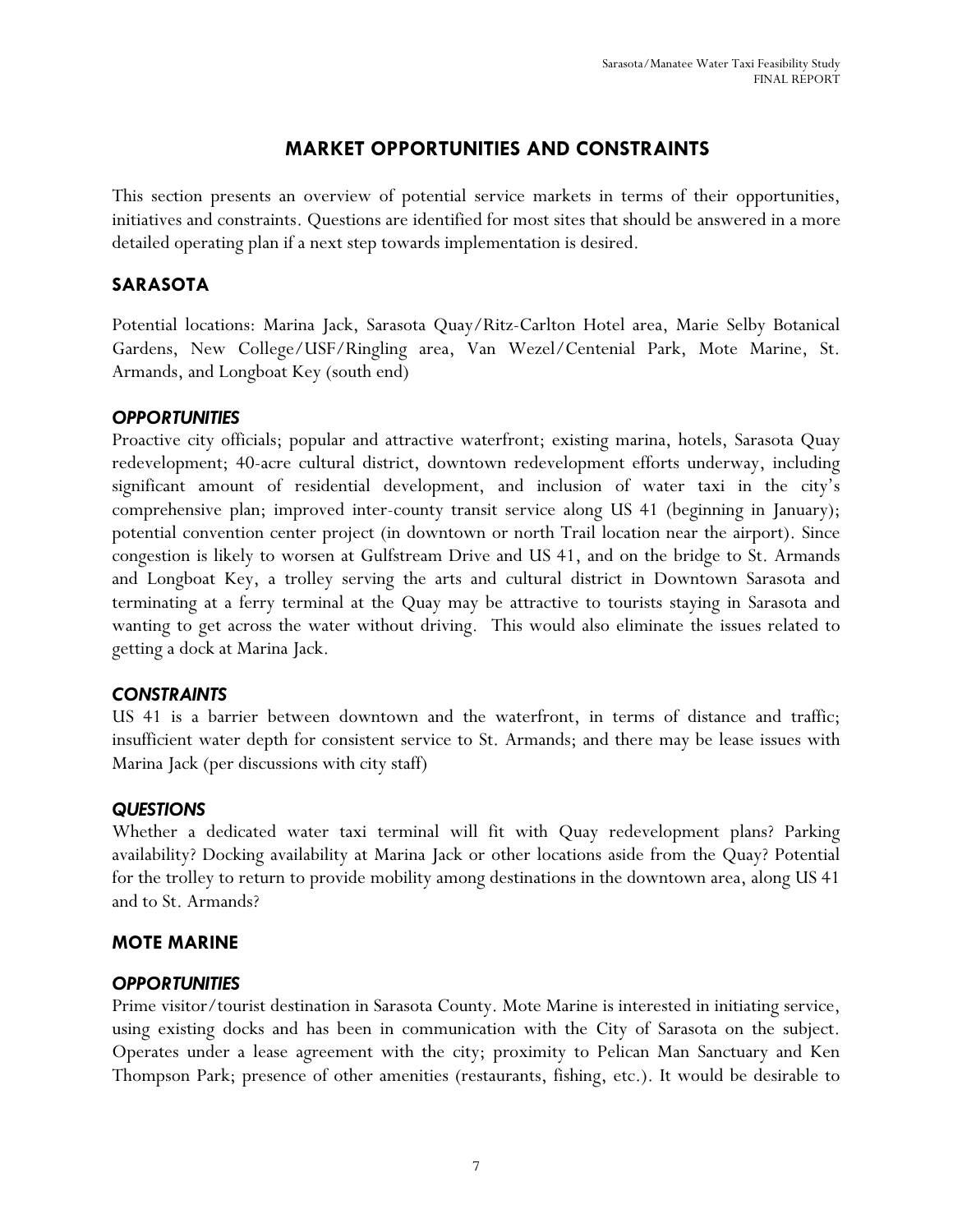package tickets for the water bus and the aquarium, in conjunction with a scheduled tour, which may create an attractive tourist draw.

#### *CONSTRAINTS*

This location will need additional infrastructure/site development, including pedestrian facilities connecting dock with buildings, etc. The area has relatively small commuter demand, resulting from a lack of a strong mix of uses or density of population and employment.

#### **SARASOTA-BRADENTON INTERNATIONAL AIRPORT AREA**

#### *OPPORTUNITIES*

Logical terminal to capture visitors/tourists who are staying on the islands; proximity to colleges and universities; enhanced US 41 bus transit service in operation beginning in January 2005; bicounty location makes it more likely to be supported by officials in both counties. There is potential for a dedicated water taxi terminal at the Powell Crosley mansion, which is adjacent to a site for planned university facility expansion. Discussion is ongoing concerning location of a proposed convention center in the general vicinity of the airport/county line. If such a location for the convention center is chosen, it would obviously strengthen the viability of this location as a prime water taxi terminal.

#### *CONSTRAINTS*

Connection from water to airport; meaningful destinations (like, say, a car rental place or a hotel); lower income areas and lack of private investment; residential areas have relatively low densities. Service would likely have low ridership and would require long service hours, which together will create a need for higher subsidies than other routes being considered.

#### *QUESTIONS*

Adequate docking facilities at Crosley Estate, Ringling Museum or New College?

#### **BRADENTON-PALMETTO AREA**

#### *OPPORTUNITIES*

Two existing marinas, downtown tourist/business destinations, presence of Manatee County Civic Center and potential adjacent hotel(s) at Haben Boulevard; DeSoto and Green Bridges expected to be significantly congested in the future. Significant redevelopment efforts to bring more residential, hotels and supporting commercial to the riverfront area, particularly around the civic center and the core of Palmetto, make this a more viable terminal than other locations. Service can operate at adequate speeds from Fort Hamer on the Manatee River all the way to downtown Bradenton or Palmetto, and out to the Island, which would provide an alternative service along increasingly congested roadways like US 301 and SR 64.

Joint marketing effort by restaurants at the two marinas could generate demand for a lunch and/or evening service, similar to one that currently operates during the summer in Toledo, OH.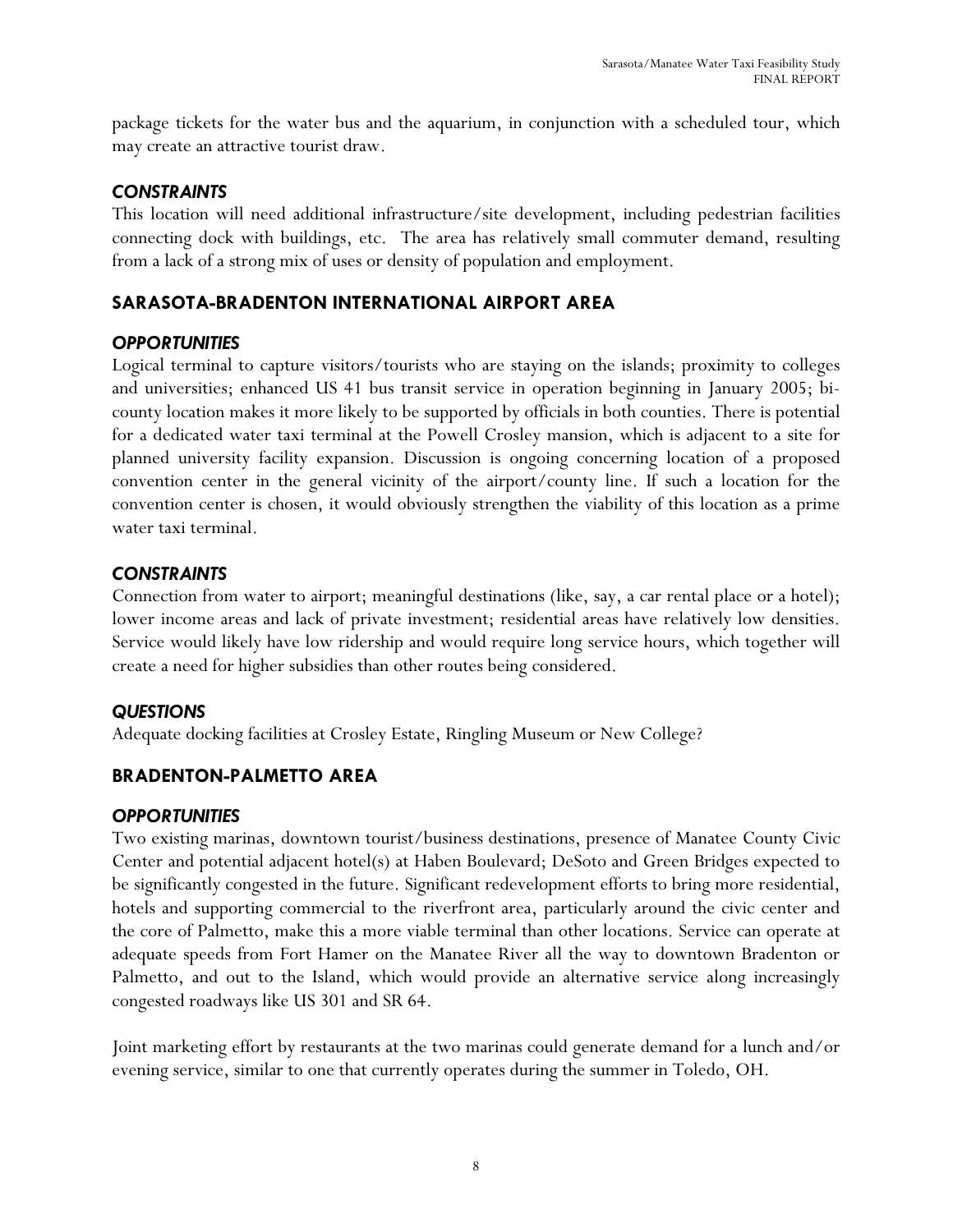#### *CONSTRAINTS*

Limited existing transit service at the waterfront, but deviation of routes is likely possible to serve terminals in the future. Primary market is lunch, dinner, and nightlife. Hospital/institutional land uses unlikely to generate substantial ridership. Water depth and the narrow river may be a factor limiting vessel sizes and speeds for any connection with Ft. Hamer. This will need to be further investigated.

#### **ENGLEWOOD, VENICE, NOKOMIS AND CASEY KEY**

#### *OPPORTUNITIES*

Proactive city officials, waterfront destinations, potential tie-in to Sarasota County trail network and SCAT transit service at the historic Venice Train Depot (intermodal facility); mixed-use development potential for the Venice Airport (hotel, restaurants, retail); presence of mixed use development along intercoastal waterway and redevelopment opportunities; Nokomis Beach public park provides access to beach and Intercoastal Waterway. A potential market in Lemon Bay area should be considered as an extension of a core route between the airport and Nokomis Beach.

#### *CONSTRAINTS*

Distance from other destinations for regional connectivity; grade differential on the Intercoastal Waterway through downtown Venice; short distance to cross the Intercoastal from one side to the other; length of connection between the Venice Train Depot intermodal facility and Venice Avenue downtown core; low densities on Casey Key and in the Englewood area.

#### **MANATEE COUNTY ISLANDS**

Potential Locations: Anna Maria, Holmes Beach, Bradenton Beach, Longboat Key (north end)

#### *OPPORTUNITIES*

Proactive city officials, multiple tourist destinations, infrastructure in place or planned, relatively compact, walkable retail districts with nearby short- and long-term residential uses; convenience to mainland (comparable travel times, particularly during peak season); intermodal connections with the successful and distinctive Manatee Island Trolley; presence of marinas/docks; presence of commercial nodes, the Bridge Street Pier and municipal infrastructure investments through a community redevelopment agency; beach parking and road capacity constraints make travel options more viable. Existing and potential anchorage helps support the market for water taxi service. Park and ride lot under consideration at southern edge of Bradenton Beach. Substantial investment through grants in non-motorized transportation, including sidewalks, bike facilities and multi-use trails in Bradenton Beach and along SR 789.

#### *CONSTRAINTS*

Pedestrian infrastructure/connectivity is sporadic in places. Manatee and no-wake zones require longer transit times. Density and population growth is limited.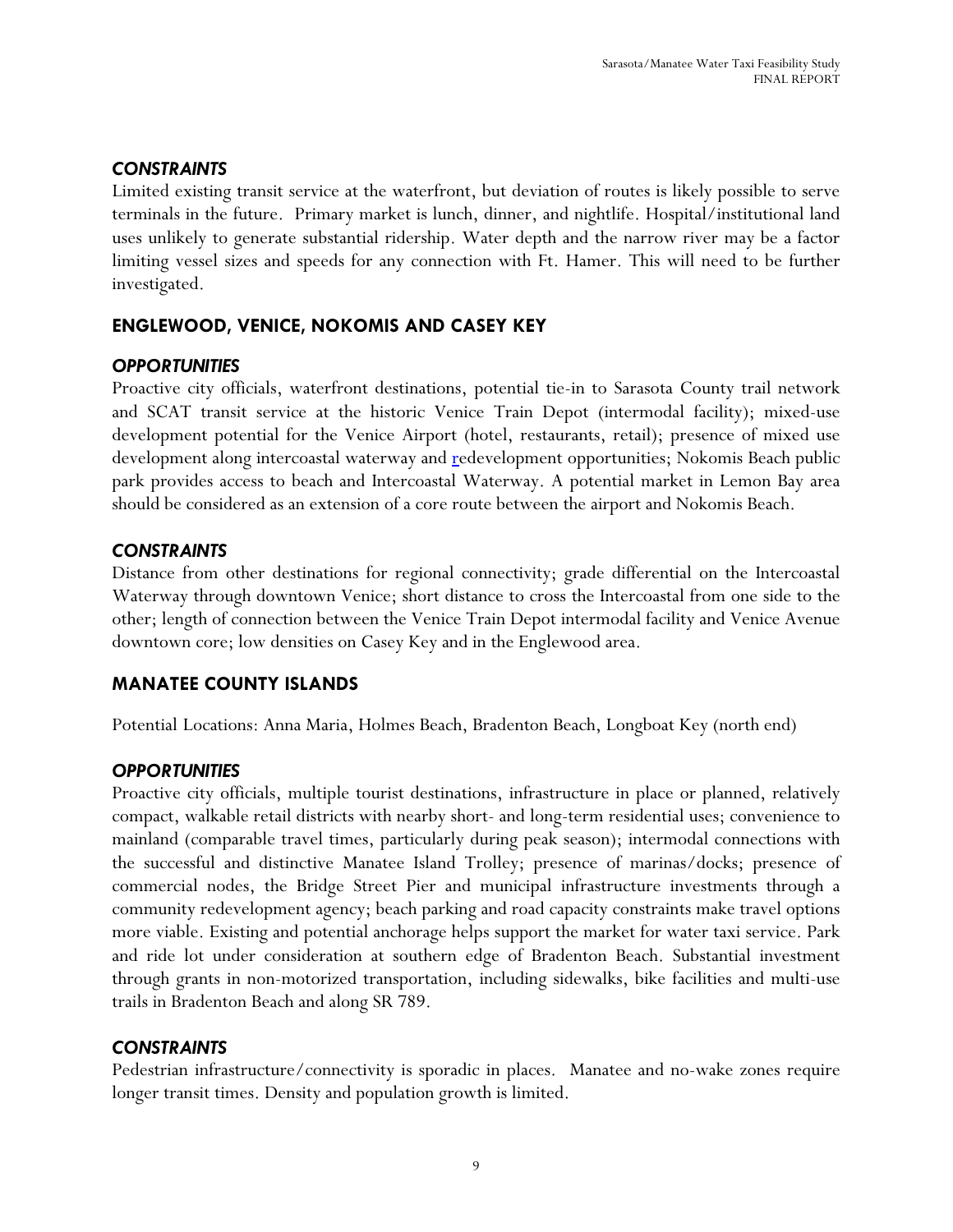#### **POPULATION AND EMPLOYMENT CONCENTRATION**

Figure 2 shows the 2000 and projected 2030 population and employment within  $\frac{1}{2}$  mile of the strongest candidate water transportation terminals in the Sarasota/Manatee area. The locations for potential terminals on the map reflects discussions with key community stakeholders, including local government representatives and charter boat operators, and input received from the April 2004 water taxi forum hosted by the MPO. A field review in November 2005 confirmed the viability of these locations. The source of the data is the 2000 validated tri-county travel model, developed by the Florida Department of Transportation, which reflects the 2000 Census for population and InfoUSA for employment data. The 2030 data is now being used in the development of the MPO's 2030 Long Range Transportation Plan, and is based on projections from the state's Bureau of Economic and Business Research at the University of Florida, as allocated in the region based on adopted comprehensive plans, vacant land and redevelopment.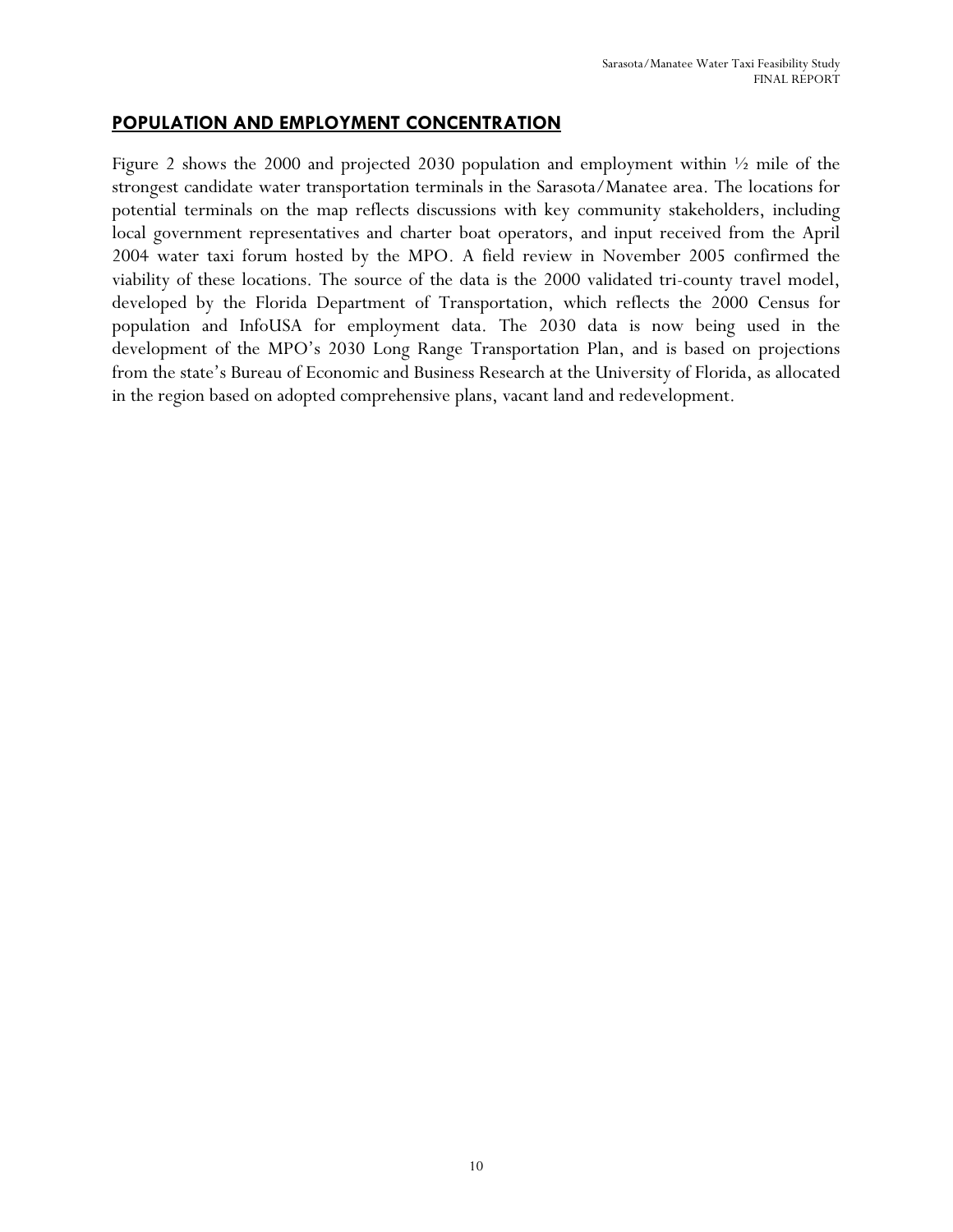

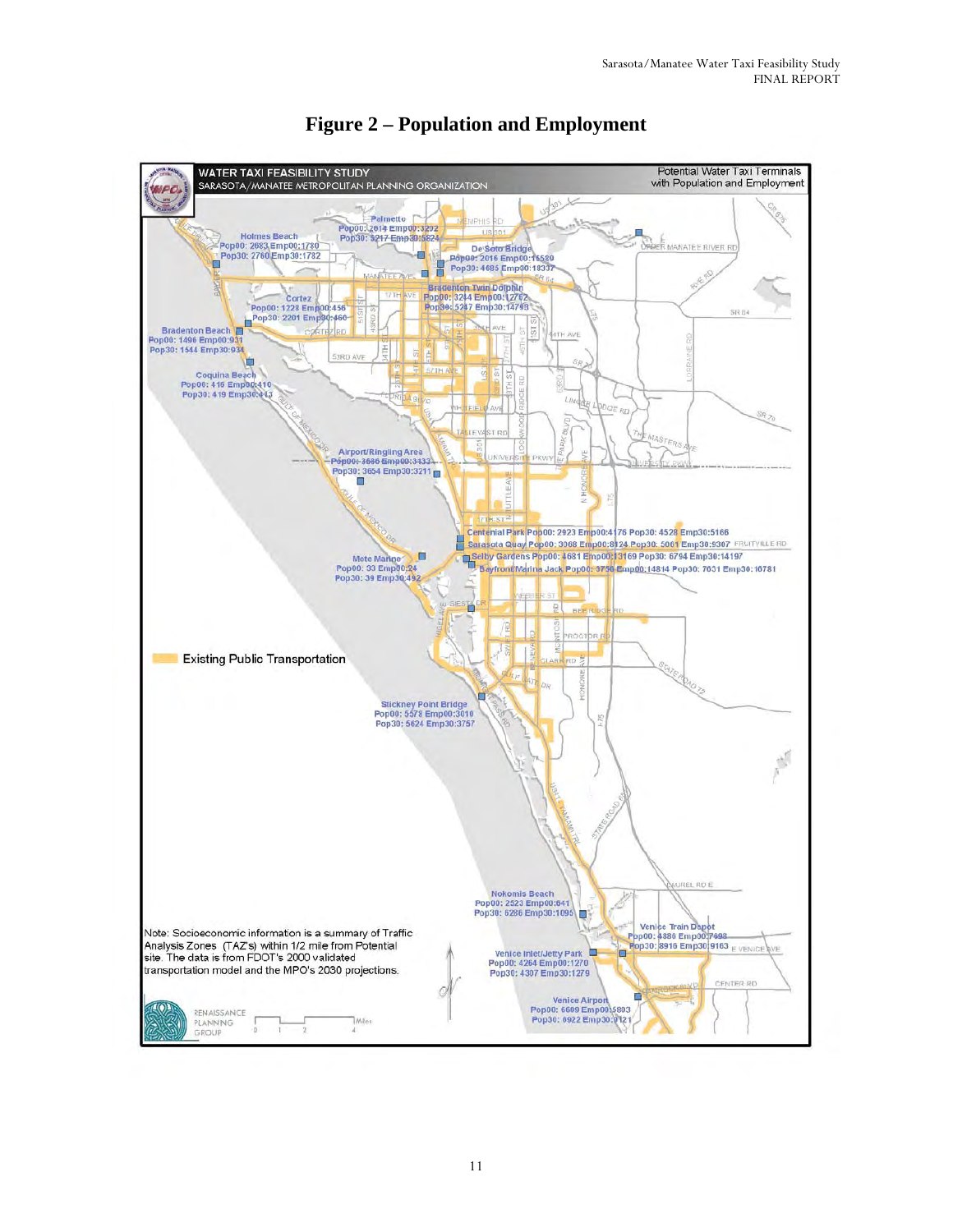Table 1 summarizes the data by terminal location, showing density of population and employment within the immediate market area of the stop, defined as a  $\frac{1}{2}$  mile radius. As shown in the table, the locations with the highest concentration of people and jobs are in downtown Sarasota and along the Manatee Riverfront. However, locations in Venice also score high, particularly in total population and employment along the Venice Intercoastal Waterway.

This map and table provide an indication of which destinations are likely to be most supportive of water taxi service in terms of *potential demand*; however, the table does not reflect anticipated growth in these areas pending completion in the next couple of weeks of the 2030 socioeconomic forecasts for the region. In addition, the numbers do not reflect measures of proximity to the water for the people and jobs shown. Bradenton Beach, Holmes Beach, and Mote Marine, for example, do not have large concentrations of permanent housing and jobs, but they are extremely proximate to the water and experience high demand for travel. As such, these island destinations provide an excellent pairing with heavy population and employment concentrations in downtown Bradenton and downtown Sarasota.

| <b>NAME</b>                   | 2000<br>Population | 2000<br><b>Employment</b> | 2000<br>Population<br>Density | 2000<br><b>Employment</b><br>Density | 2030<br>Population | 2030<br><b>Employment</b> | 2030<br>Population<br>Density | 2030<br><b>Employment</b><br>Density |
|-------------------------------|--------------------|---------------------------|-------------------------------|--------------------------------------|--------------------|---------------------------|-------------------------------|--------------------------------------|
|                               |                    |                           | (per acre)                    | (per acre)                           |                    |                           | (per acre)                    | (per acre)                           |
| <b>Mote Marine</b>            | 33                 | 24                        | 0.3                           | 0.2                                  | 39                 | 492                       | 0.4                           | 4.6                                  |
| Sarasota Quay                 | 3,068              | 8,124                     | 5.5                           | 14.5                                 | 5,061              | 9,307                     | 9.0                           | 16.6                                 |
| Bayfront/Marina Jack          | 3,756              | 14,814                    | 7.0                           | 27.7                                 | 7,631              | 16,781                    | 14.3                          | 31.4                                 |
| <b>Selby Gardens</b>          | 4,681              | 13,169                    | 6.7                           | 18.8                                 | 6,794              | 14,197                    | 9.7                           | 20.3                                 |
| <b>Stickney Point Bridge</b>  | 5,578              | 3,010                     | 3.5                           | 1.9                                  | 5,624              | 3,757                     | 3.5                           | 2.3                                  |
| Venice Inlet/Jetty Park       | 4,264              | 1,270                     | 6.6                           | 2.0                                  | 4,307              | 1,279                     | 6.7                           | 2.0                                  |
| <b>Venice Airport</b>         | 6,609              | 5,803                     | 2.4                           | 2.1                                  | 6,922              | 9.121                     | 2.6                           | 3.4                                  |
| <b>Venice Train Depot</b>     | 4,886              | 7,698                     | 4.0                           | 6.3                                  | 8,916              | 9,163                     | 7.4                           | 7.6                                  |
| Coquina Beach                 | 416                | 410                       | 2.2                           | 2.2                                  | 419                | 413                       | 2.2                           | 2.2                                  |
| Cortez                        | 1,228              | 456                       | 2.5                           | 0.9                                  | 2,201              | 460                       | 4.5                           | 0.9                                  |
| <b>Bradenton Beach</b>        | 1.496              | 931                       | 4.3                           | 2.6                                  | 1,544              | 934                       | 4.4                           | 2.7                                  |
| <b>Bradenton Twin Dolphin</b> | 3,244              | 12,762                    | 6.6                           | 25.8                                 | 5,247              | 14,793                    | 10.6                          | 29.9                                 |
| Palmetto                      | 2,614              | 3,202                     | 4.8                           | 5.9                                  | 5,217              | 5,824                     | 9.6                           | 10.7                                 |
| <b>De Soto Bridge</b>         | 2,016              | 15,589                    | 4.2                           | 32.3                                 | 4,685              | 18,337                    | 9.7                           | 38.0                                 |
| <b>Centenial Park</b>         | 2,923              | 4,176                     | 5.9                           | 8.5                                  | 4,528              | 5,166                     | 9.2                           | 10.5                                 |
| Airport/Ringling Area         | 3,586              | 3,133                     | 3.1                           | 2.7                                  | 3,654              | 3,211                     | 3.2                           | 2.8                                  |
| <b>Holmes Beach</b>           | 2,683              | 1,780                     | 4.8                           | 3.2                                  | 2,760              | 1,782                     | 5.0                           | 3.2                                  |
| Nokomis Beach                 | 2,523              | 641                       | 2.8                           | 0.7                                  | 6,286              | 1.095                     | 7.1                           | 1.2                                  |

#### **Table 1 – Population and Employment by Terminal Area**

#### **EVALUATION MATRIX**

#### **POTENTIAL MARKETS**

Based on the above locations, several likely waterborne transit service markets have been identified. These markets do not represent routes for waterborne service, but rather pairs or groups of origins and destinations that make sense given geographic, socioeconomic and transportation conditions.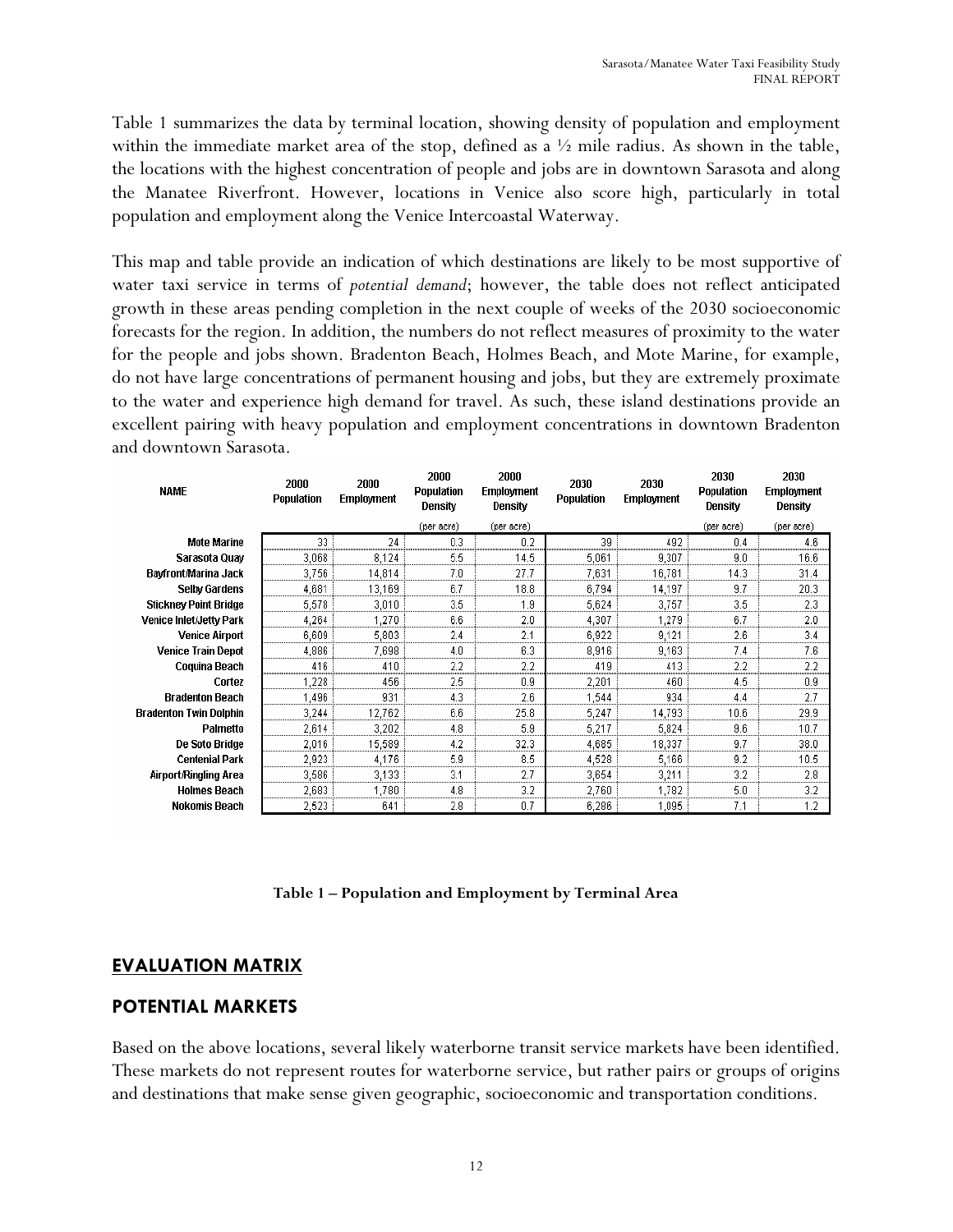The lines between these origins and destinations suggest actual routes to be used by an operating water taxi service, but the routes developed during the future implementation phase will vary based on infrastructure, passenger demand, environmental factors, other criteria, and – likely – funding. For example, the service may operate as a circulating route among several stops, or a route may vary at different times of day based on tides or traffic demand. A downtown or marina may act as a transfer point or hub for inter-regional, intra-regional, and local trips, whereas a dock in a smaller town or commercial area may just be a whistle stop. Similar to bus or train service, the water taxi may offer express and local service depending on the type of traveler (tourist or commuter) that is being served. These and other service characteristics are considered in this feasibility study and will be examined in more detail as the water taxi system is implemented.

#### **EVALUATION CRITERIA**

The criteria used to evaluate each potential market were developed in Tech Memo 1. These criteria have been translated into a three-tiered ranking system. The legend below defines the general parameters of the symbols used in the evaluation matrix:

|    | High   | High level of support for water taxi service |
|----|--------|----------------------------------------------|
| ്റ | Medium | Average or moderate support                  |

• Low Low support

These are generalized parameters projected for Sarasota/Manatee's water taxi service, and that further refinement will occur as the system is implemented. Performance measures once service is implemented should focus on passengers per revenue hour of service and operating subsidy as a percentage of operating costs.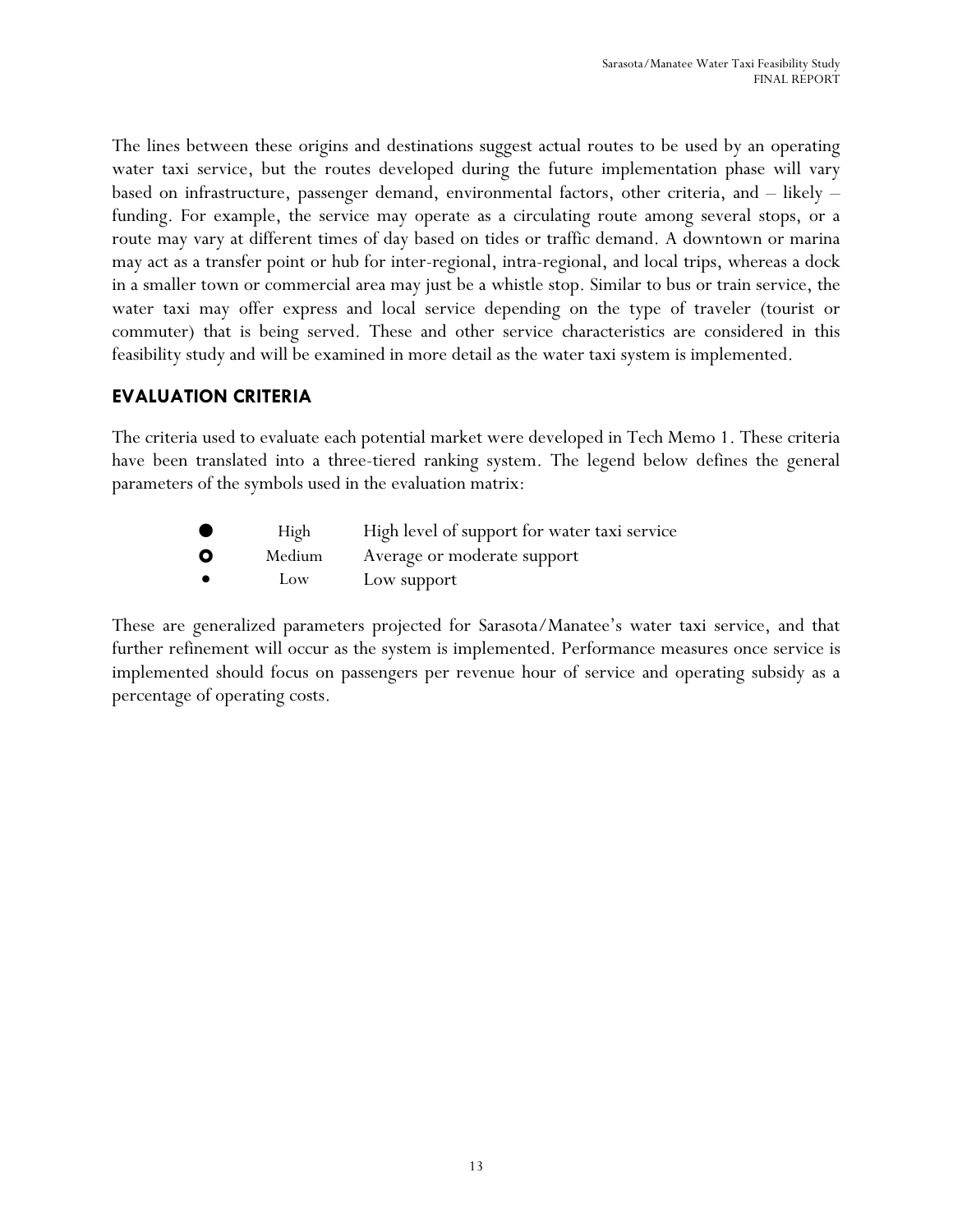$\text{Sarasota/Manatee Water~Taxi Feasibility Study}$   $\text{FIRAL}\xspace\text{RFDORT}$ Sarasota/Manatee Water Taxi Feasibility Study FINAL REPORT

|                           | High                                          | Medium<br>$\overline{\mathbf{o}}$    | $_{\text{Low}}$                     |
|---------------------------|-----------------------------------------------|--------------------------------------|-------------------------------------|
| Estimated Travel Time     | Less than 30 minutes                          | 30 to 60 minutes                     | Over one hour                       |
| Vessel Size Needed        | Large (Over 49 passengers)                    | Medium (25 to 49 passengers)         | Small (fewer than 25 passengers)    |
| Existing Facility         | Large Marina, Shelter available               | Small Marina or covered dock         | Small dock or no existing facility  |
| Frequencies               | departure per hour<br>More than two           | One departure per hour               | Less than one departure per hour    |
| Environmental Issues      | None known                                    | $\overline{\mathrm{m/a}}$            | Known environmental issues          |
| Tides, manatee or speed   | and speed not<br>Trip frequency               | Significant portion of route passes  | Route entirely within manatee or    |
| zones                     | affected                                      | through manatee or speed zone        | speed zone                          |
|                           | Within 1/4 mile of:                           | Within 1/4 to 1/2 mile from at least | More than 1/2 mile                  |
| Connectivity to public    | - 2 or more bus routes OR                     | one route                            |                                     |
| transportation            | or better frequency<br>$\blacksquare$ 30 min. |                                      |                                     |
| Connectivity to existing  | High accessibility - connected                | Moderate accessibility - some        | Poor accessibility – sidewalk gaps, |
|                           | sidewalks, trails, bicycle paths to           | sidewalk gaps or bicycle or trail    | no bicycle or trail facilities,     |
| or planned bike, ped,     | activity center/downtown/                     | facilities to destination within 1/2 | distance to destinations over 1/2   |
| greenways/trails          | destination within 1/4 mile (5 min)           | mile (10 min)                        | mile                                |
|                           | Provides direct (point-to-point)              | Provides indirect service in heavily | Service not within congested        |
| Alternative to congestion | service in heavily congested                  | congested corridor                   | corridor                            |
|                           | corridor or bridge                            |                                      |                                     |
| Parking availability      | Adequate parking available (within            | Moderate parking available           | Parking limited                     |
| (current)                 | $\frac{1}{2}$ mile)                           |                                      |                                     |
|                           | Plans for market (O and D) that               | Plans for either O or D that         | No plans that directly support the  |
| Supportive Development    | include a mix of land uses, strong            | include any or all of the            | land use and transportation needs   |
| Plans                     | pedestrian accessibility, water taxi          | development criteria                 | of water taxi service               |
|                           | facilities and other demand-                  |                                      |                                     |
|                           | inducing strategies                           |                                      |                                     |

# Table 2 - Evaluation Measures **Table 2 – Evaluation Measures**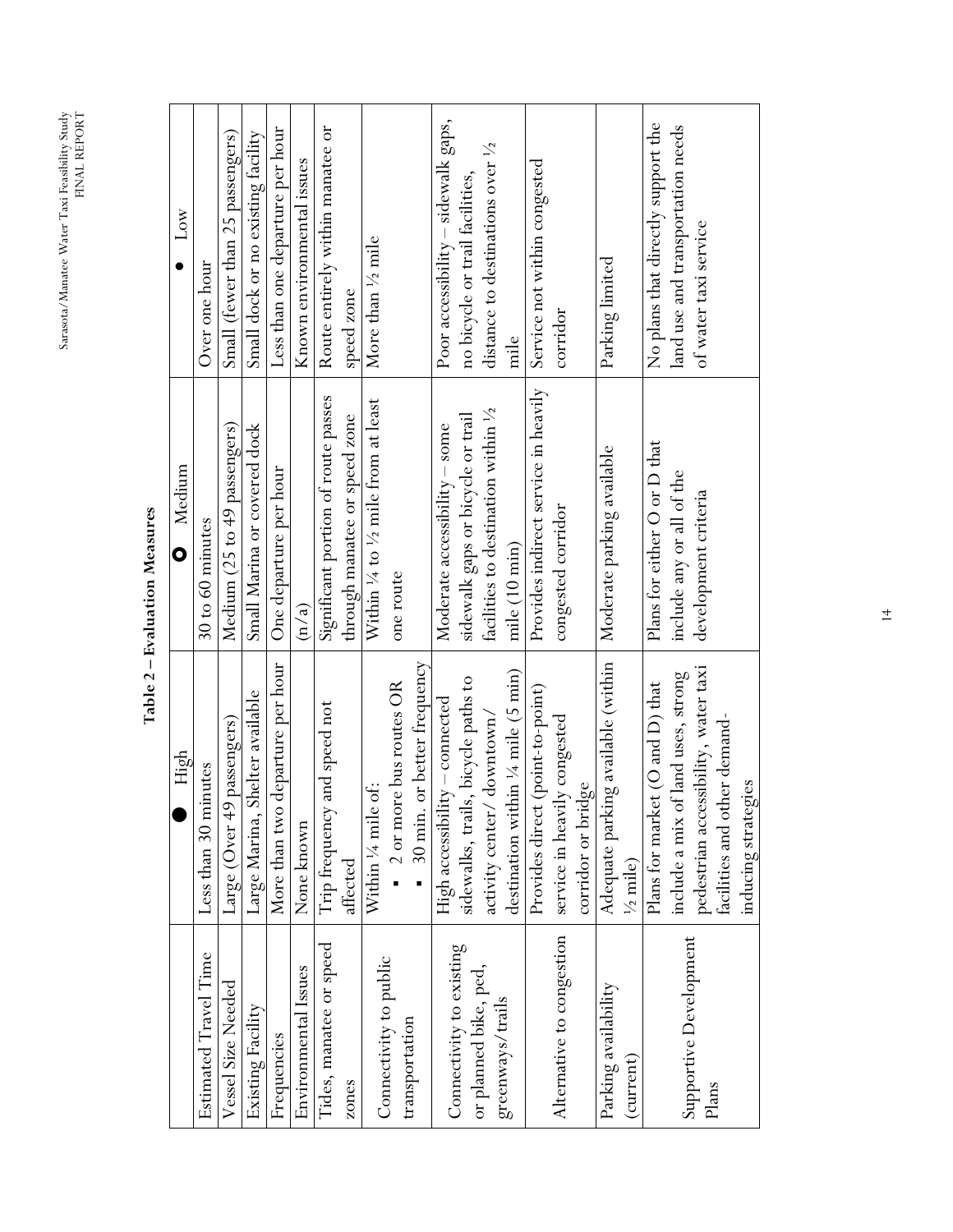Sarasota/Manatee Water Taxi Feasibility Study<br>FINAL REPORT Sarasota/Manatee Water Taxi Feasibility Study FINAL REPORT

|                                                                                                         |       |           | Likely      |                        |             |               | Public                    |                         |             |              |            |
|---------------------------------------------------------------------------------------------------------|-------|-----------|-------------|------------------------|-------------|---------------|---------------------------|-------------------------|-------------|--------------|------------|
|                                                                                                         | Trip  |           |             | Travel Vessel Existing | Likely      | Environmental | Transit                   | Trail / Path Congestion |             | Parking      | Supportive |
| Potential Service Markets or Routes                                                                     | type  | time      | <b>Size</b> | Facility               | Frequencies | Impact        | Connectivity Connectivity |                         | Alternative | Availability | Plans      |
| <b>Roth</b>                                                                                             |       |           |             |                        |             |               |                           |                         |             |              |            |
| Bradenton or Palmetto to St. Petersburg or Tampa Channelside                                            | Inter | o         |             |                        |             | O             |                           |                         |             | ۰            | ۰          |
| Ellenton-Palmetto-Civic Center to downtown Bradenton                                                    | Local |           |             |                        |             |               |                           |                         |             | ۰            | ۰          |
| Ft. Hamer-Palmetto-Civic Center to Anna Maria Island                                                    | Intra | $\bullet$ |             |                        | 0           |               |                           |                         |             | ۰            | ۰          |
| Holmes Beach to Bradenton Beach to Cortez Village                                                       | Intra | 0         | o           |                        |             |               |                           | o                       | O           |              |            |
| Beach -<br>Island Hopping (Anna Maria - Holmes Beach - Bradenton<br>Coquina Beach - Longboat Key North) | Intra | $\bullet$ | $\bullet$   |                        | $\bullet$   |               |                           |                         | ۰           |              |            |
| Central                                                                                                 |       |           |             |                        |             |               |                           |                         |             |              |            |
| Sarasota Quay to Mote Marine (Longboat Key South)                                                       | Local |           | $\bullet$   | o                      |             |               | 0                         | o                       | ۰           |              | o          |
| Mote Marine to Airport area / New College                                                               | Local |           | $\bullet$   |                        |             |               | ٥                         | ٥                       |             |              |            |
| Holmes Beach/Bradenton Beach to Sarasota Quay (Manatee County                                           |       |           |             |                        |             |               |                           |                         |             |              |            |
| to Sarasota County)                                                                                     | Intra | O         | O           | o                      | o           |               |                           | ۰                       | ۰           | ۰            |            |
| Siesta Key to Sarasota Quay or Mote Marine                                                              | Local |           |             |                        |             |               | ۰                         | ۰                       | ۰           | ۰            | ۰          |
| South                                                                                                   |       |           |             |                        |             |               |                           |                         |             |              |            |
| Venice Waterway to Englewood or Fort Myers/Lee County                                                   | Inter |           |             |                        |             |               | o                         |                         |             | ۰            | o          |
| Venice Waterway from Venice Airport to Jetty Park                                                       | Local | o         |             |                        |             |               |                           |                         |             | ۰            |            |
| Nokomis Beach to Venice Airport                                                                         | Local |           |             |                        |             |               |                           |                         |             | ۰            |            |

# Table 3 – Evaluation Matrix **Table 3 Evaluation Matrix**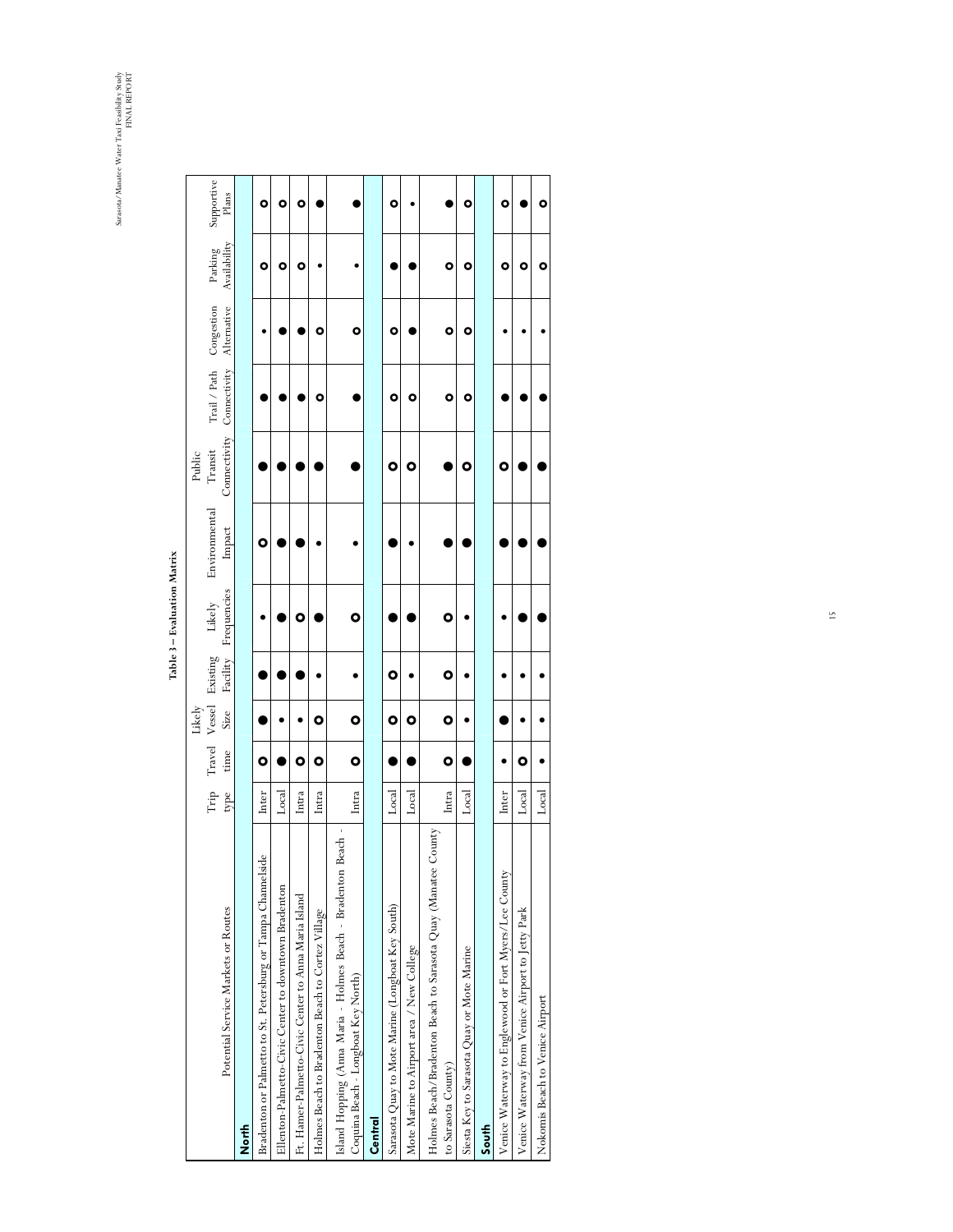The criteria indicate that shorter routes, such as linking Palmetto/Civic Center and Ellenton on the north shore of the Manatee River with downtown Bradenton, are potentially more feasible service options for the region. Other comparable service options that merit strong consideration include service along the Venice waterway between the airport and Jetty Park or Nokomis Beach, and linking the downtown Sarasota core area (such as at the redeveloped Sarasota Quay) with Mote Marine. Also worth additional consideration, subject to available docking facilities and supportive land uses, is a connection from the Airport area (e.g., the Powell Crosley mansion or New College) to Mote Marine or Bradenton Beach.

Each of those potential markets helps provide an alternative to congested roadway facilities or structures, links an important origin with a key tourist or economic destination, and enjoys a strong linkage with existing public transportation service to extend the reach of the area's transit system. Longer routes do not fare as well because of a lack of competitive travel times with automobile travel, and demand would likely be more sporadic.

#### **VESSEL OPTIONS**

There are a large number of vessel types that may be suitable for one or more of the routes described above. Nearly all existing passenger-only ferry services use one of the following vessel types: battery-powered electric monohull, diesel-electric hybrid monohull, diesel monohull, diesel catamaran, or hovercraft. Each type has benefits and drawbacks that make it suitable for some services but not others. The factors affecting the selection of a vessel type include anticipated demand, water depth, navigational restrictions, and speed required. In general, electric monohull vessels are best suited for short, high frequency trips in weather-protected waters. Larger vessels reaching 60' or more will be needed in the Manatee River and Sarasota Bay due to weather and tidal circumstances. From a travel time/frequency of service perspective, it is preferred that selected vessels are able to maneuver under drawbridges without opening.

Battery-power electric monohulls are the only zeroemission marine vehicle currently on the market. They are clean and quiet but also rather slow and small. Some of the largest such vessels available currently in service are at the Edison-Ford Estates in Ft. Myers. These are 32' 6" long, carry 25 passengers, and cruise at 5.5 knots. They are well suited for very protected waters and short runs. They are typically limited to around 10 hours between charges so multiple vessels are needed for a single route for service durations of greater than 10 hours. With limited power available from the batteries, battery-powered vessels can not provide air conditioning or have any significant range.



*Electric boats like this one are effective for short trips of relatively high frequency in placid waters. Such vessels are oriented more toward tourists than regular commuters.* 

Diesel-electric hybrid monohulls produce very little emissions and are quite fuel efficient. By using a diesel generator to charge the vessel's batteries as needed, the can operate for much longer before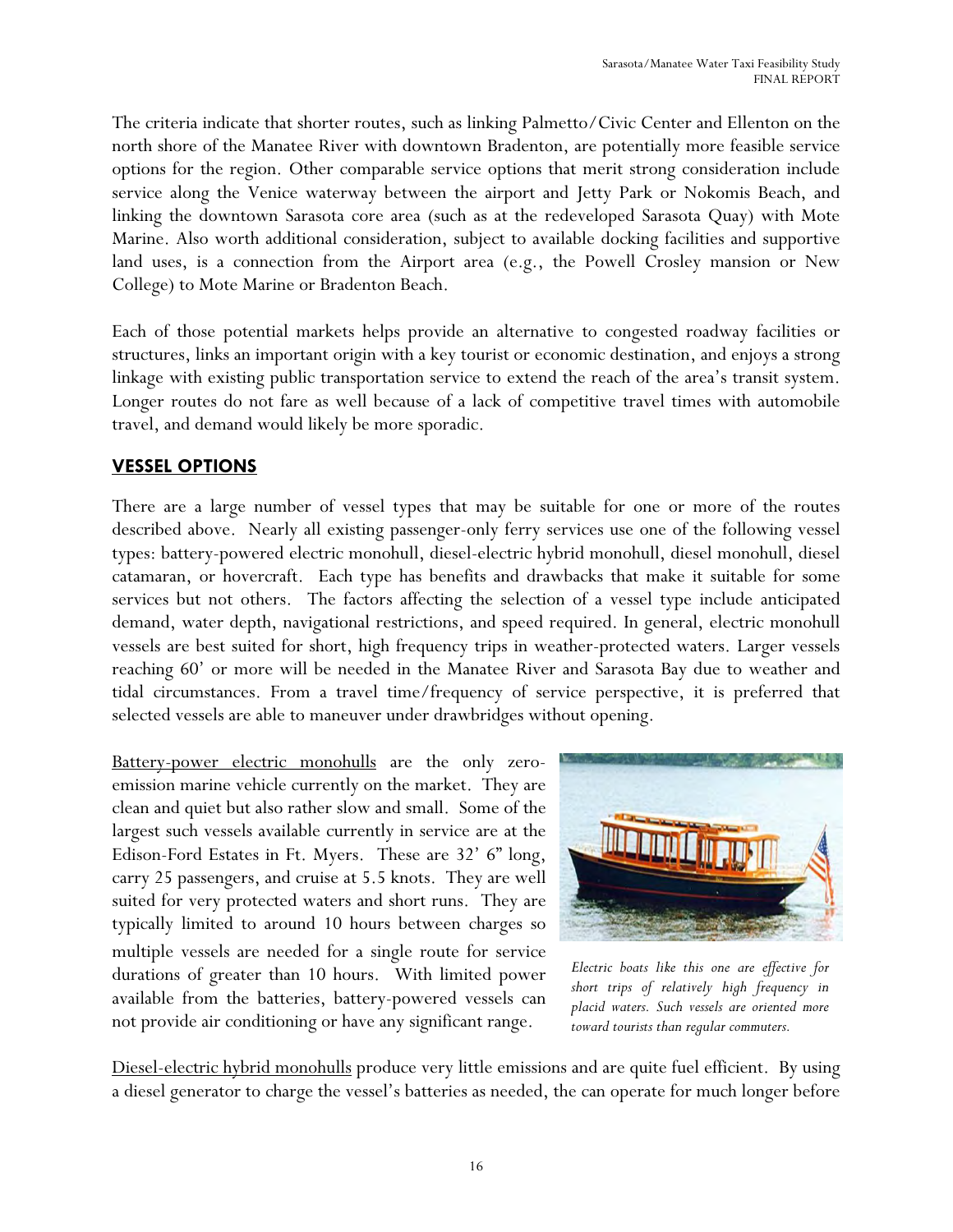needing to be refueled. The Ft. Lauderdale Water Taxi is a good example of this type of vessel. These vessels carry up to 72 passengers in climate-control cabins. The weight of the propulsion system limits the size and speed of hybrid vessels so the new Ft. Lauderdale water taxis are the largest of this type of vessel available with existing technology.

Diesel monohulls can be rather large and are most efficient at low to medium speeds. The newest diesel engines are very clean and can be fitted with selective catalytic reduction systems to achieve emission levels comparable to those of buses and heavy trucks. At low speeds, monohulls are very fuel efficient but as vessel speed increases, the amount of fuel required increases dramatically. Above 20 to 25 knots, almost all ferries are catamarans. Based on feedback from charter boat operators in the region, a larger vessel in the 60-65' range, such as this type or the diesel catamaran listed below, will be needed in the mouth of the Manatee River or Sarasota Bay due to tides and frequently challenging weather conditions.

Diesel catamarans are the most common passenger ferries for services requiring medium to high speeds and carrying large volumes of passengers. Catamarans typically have more complex hulls and machinery, and are therefore somewhat more expensive to build than monohulls of comparable capacity. As with all hull types, the final capital cost is highly dependent on the final outfit and level of finish.

Hovercraft are well suited for areas where water depth or ice prevent the reliable operation of displacement craft. The noise traditionally associated with hovercraft has been reduced by the use of diesel instead of turbine engines. However, the maneuverability of hovercraft can be a challenge in areas of high winds, especially cross winds. Because there is no hull in the water, a head wind reduces vessel speed by the speed of the wind and a cross wind requires the operator to run at high "crab"



*Hovercraft are best suited for shallow areas requiring higher speeds. Recent improvements have reduced their noise impacts.*

angles to maintain the desired track. Hovercraft machinery also tends to require more maintenance than traditional propulsion systems.

Regardless of the vessel type chosen, the propulsion system should be designed to minimize the risk of waterborne transit operations to the local manatee population. This can be done by specifying either fully ducted propellers or waterjets. At speeds below 12 knots or so, ducting increases the thrust generated by the propeller, increasing its efficiency. At higher speeds, the drag caused by the duct, or nozzle, offsets the increased thrust, negating the benefit. At speeds above 20 knots, waterjets become economically competitive. Because all of a waterjet's rotating machinery is located within the hull, there is no chance of the propeller striking a manatee.

The characteristics of existing vessels of each type are summarized in the table below.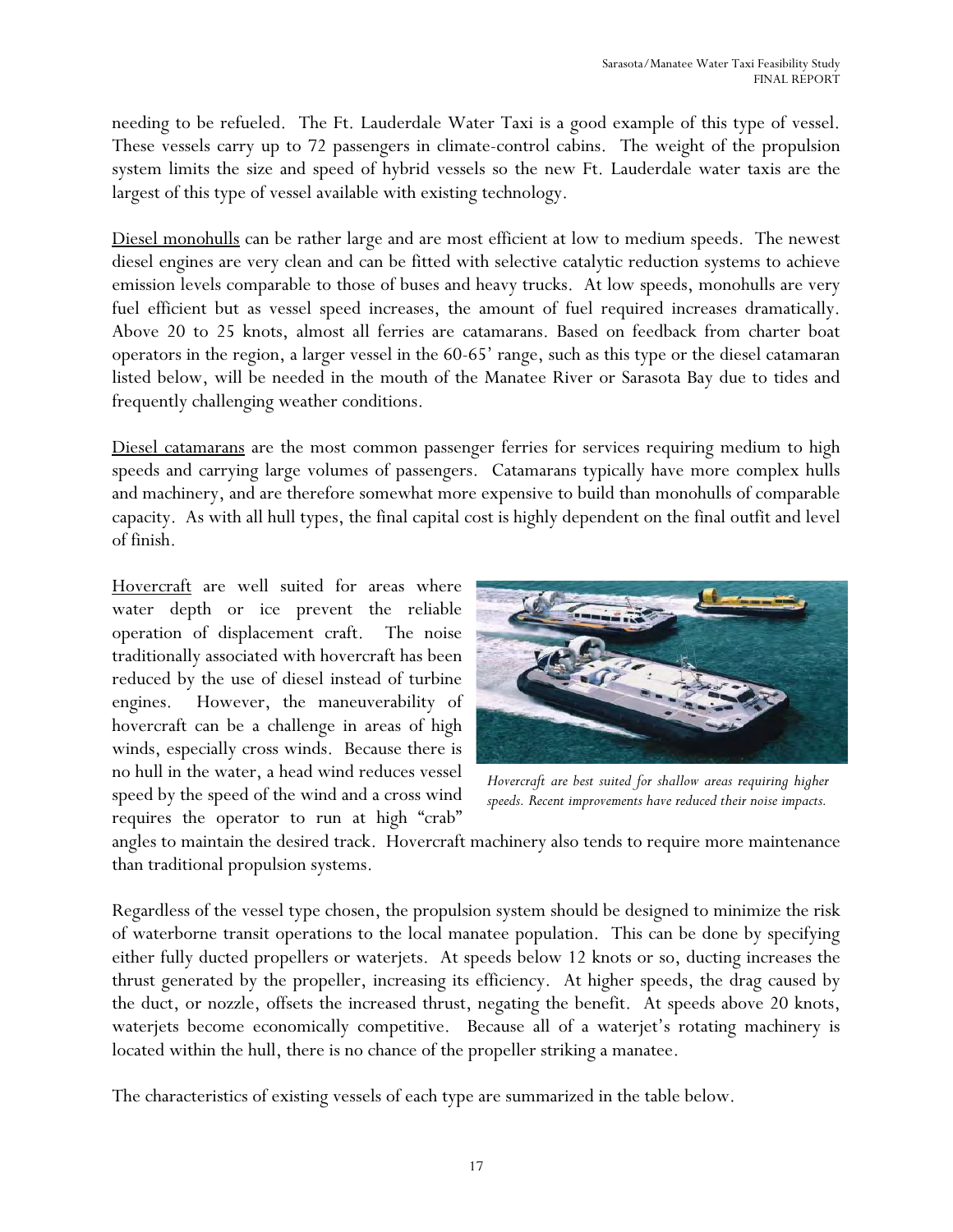|                    |                     |               |       |                                    |                 |         |           | Cruising | Installed      | Est. Fuel   |                       |
|--------------------|---------------------|---------------|-------|------------------------------------|-----------------|---------|-----------|----------|----------------|-------------|-----------------------|
|                    | <b>Capital Cost</b> |               |       | Service Life Route Location Length |                 | Beam    | Draft     | Speed    | Power          | Consumption | Builder / Model       |
| <b>Vessel Type</b> | High                | Low           | Years |                                    | ft              | ft      | ft        | knots    | HP             | GPH         |                       |
|                    |                     |               |       | Edison-Ford                        |                 |         |           |          |                |             |                       |
| 25 Pax Electric    | \$<br>125.000       | \$<br>100.000 | 20    | Museum                             | 32'6''          | 8'6''   | 2'3"      | 5.5      | 4              | $\Omega$    | Electric Launch Co    |
| 72 Pax Hybrid      | \$<br>300.000       | \$<br>250,000 | 20    | Ft. Lauderdale                     | 42' 0"          | 11'6"   | 3'0''     | 8        | 100            | 4           | Canal Boats, Inc.     |
|                    |                     |               |       | Long Beach -                       |                 |         |           |          |                |             |                       |
| 49 Pas Diesel      | \$<br>250,000       | \$<br>175.000 | 20    | AguaBus                            | 39' 11" 11' 10" |         | 3'5''     | 14       | 180            |             | <b>Willard Marine</b> |
|                    |                     |               |       |                                    |                 |         |           |          |                |             | Kvichak-Griffon /     |
| 50 Pax Hovercraft  |                     |               | 20    | Griffin 3000TD                     |                 |         | 0'6"      | 37       | 2 x 525        | 40          | 3000TD                |
|                    |                     |               |       | Long Beach -                       |                 |         |           |          |                |             | Kvichak Marine        |
| 80 Pax Diesel      | \$1.500.000         | \$1.250,000   | 20    | AguaLink                           | 67' 3"          | 23' 8'' | 3'0''     | 28       | $2 \times 600$ | 46          | Industries            |
|                    |                     |               |       |                                    |                 |         |           |          |                |             | Derecktor             |
| 75 Pax Diesel      | \$2.500.000         | \$2,000,000   | 20    | NY Water Taxi                      | 53' 4''         | 19'0"   | 4'0''     | 25       | $2 \times 600$ | 46          | Shipyard              |
|                    |                     |               |       |                                    |                 |         |           |          |                |             |                       |
| 150 Pax Diesel     | \$2,500,000         | \$1,750,000   | 20    | NY Waterway                        | 78'6"           |         | $2' - 6"$ | 28       | $4 \times 600$ | 92          | Allen Marine          |

**Table 4 Existing Vessel Characteristics** 

#### **OPERATING COSTS**

#### **LABOR**

The size of the crew required is dependent on the number of passengers carried and the vessel's configuration. Prior to issuing a Certificate of Inspection, which is required to carry passengers, the local US Coast Guard Marine Safety Office must approve the vessel's manning plan. It is strongly recommended that they be consulted early in the process to ensure the proposed plan will be acceptable. The following discussion is based on current operations and is provided as general guidance only.

For vessels with fewer than 50 passengers operating within protected waters, only an operator is generally required. The Long Beach AquaBus is a good example of this sort of operation. The route is relatively short and protected, there are four stops, each with a unique attraction, and the system is accessible for people with disabilities. For budgetary purposes, the rate for the operator of this size vessel should be about \$20 to \$22 per hour, exclusive of benefits.

For larger vessels, a master plus at least one mate/deckhand per deck is the usual complement. The licensing requirements for the master on larger vessels are more stringent and a rate of \$24 to \$27 per hour should be used for budgeting. Deckhands do not need formal training and should be budgeted at \$10-\$12 per hour. If a crew of three is required, the operating budget should include \$16 per hour for a mate/mechanic.

#### **FUEL & OIL**

The cost of fuel becomes a more significant factor in the overall operating cost as vessel size and speed increase. For most vessels, doubling the speed will result in quadrupling the fuel consumed, if such speeds are even possible. For pure displacement hulls, such as the electric and dieselelectric hybrids discussed above, there is a speed, known as the "hull speed", which cannot be exceeded by an appreciable amount regardless of the power applied. As long as the vessel is operated somewhat below hull speed, the rate of fuel consumption will be relatively low. Marine diesel is budgeted at \$1.75 per gallon.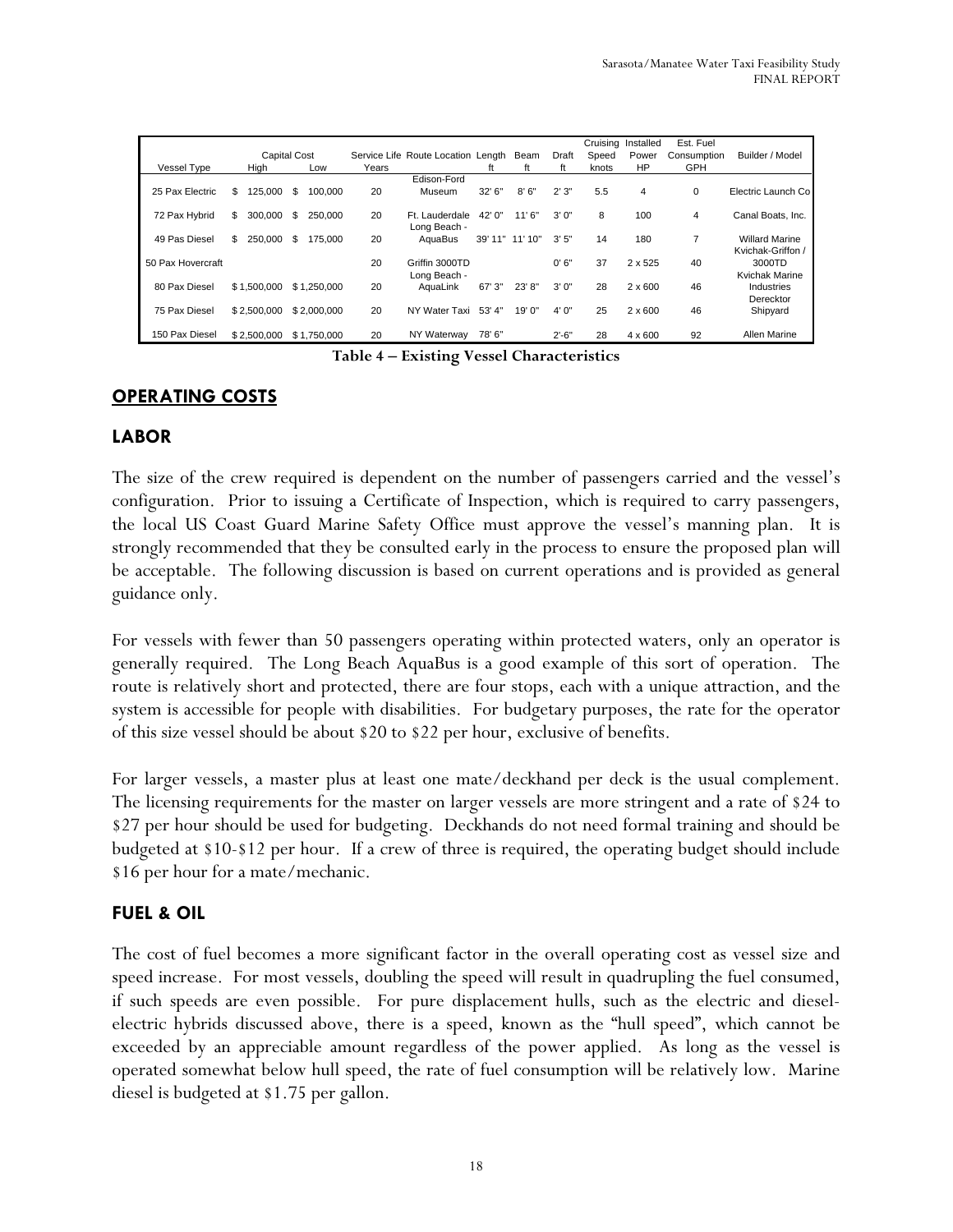#### **MAINTENANCE**

#### **MACHINERY**

For the purposes of this feasibility analysis, the machinery maintenance costs are estimated as a function of the amount of fuel consumed. This cost includes both regular maintenance, such as changing the oil and filters, and annual maintenance, which requires taking the vessel out of service. While the vessel is out of service, the annual inspection required by the US Coast Guard is also conducted. For a 49 passenger, eight knot vessel, the annual maintenance cost is estimated at \$10,000 per year.

#### **HULL & OUTFIT**

Hull and outfit maintenance costs are based on the number of passengers carried and includes daily and weekly maintenance as well as any work done during the annual haul-out, such as cleaning and painting the underside of the hull. For an 80 passenger vessel operating 3,000 hours per year, the annual hull and outfit maintenance budget will be approximately \$7,200.

#### **TERMINALS**

To ensure high quality service, all of the terminals within the system will require periodic cleaning and maintenance. Regular cleaning of the terminals will likely be done by the same personnel who clean the other transit stops within the system and will have a negligible impact on that budget. Annual maintenance of the terminal piers, gangways, and floats will primarily consist of painting and minor maintenance, with an annual budget of \$2,500 per terminal per year.

#### **MOORAGE**

The annual operating budget should include the cost of overnight moorage for the vessels. For this study, a budget of \$200 per month was assumed for each vessel.

#### **INSURANCE**

The three types of insurance required for vessel operations are hull & machinery insurance, liability insurance, and pollution insurance. Hull and machinery insurance is based on the replacement cost of the vessel and generally costs  $7¢$  per \$1,000 of value. For an 80 passenger, diesel catamaran with a replacement cost of \$1.5 million, the hull and machinery insurance will cost about \$10,500 per year.

Liability insurance is a function of the number of passengers carried annually and is a fixed amount for the initial \$1 million in coverage, a somewhat smaller amount for each additional \$1 million in coverage up to \$5 million in total coverage, and yet another amount for each \$1 million above \$5 million. This liability insurance does not cover passengers before they enter the boarding facility or after they depart. For a system carrying approximately 50,000 passengers per year, \$5 million in total coverage will cost about \$13,000 per year.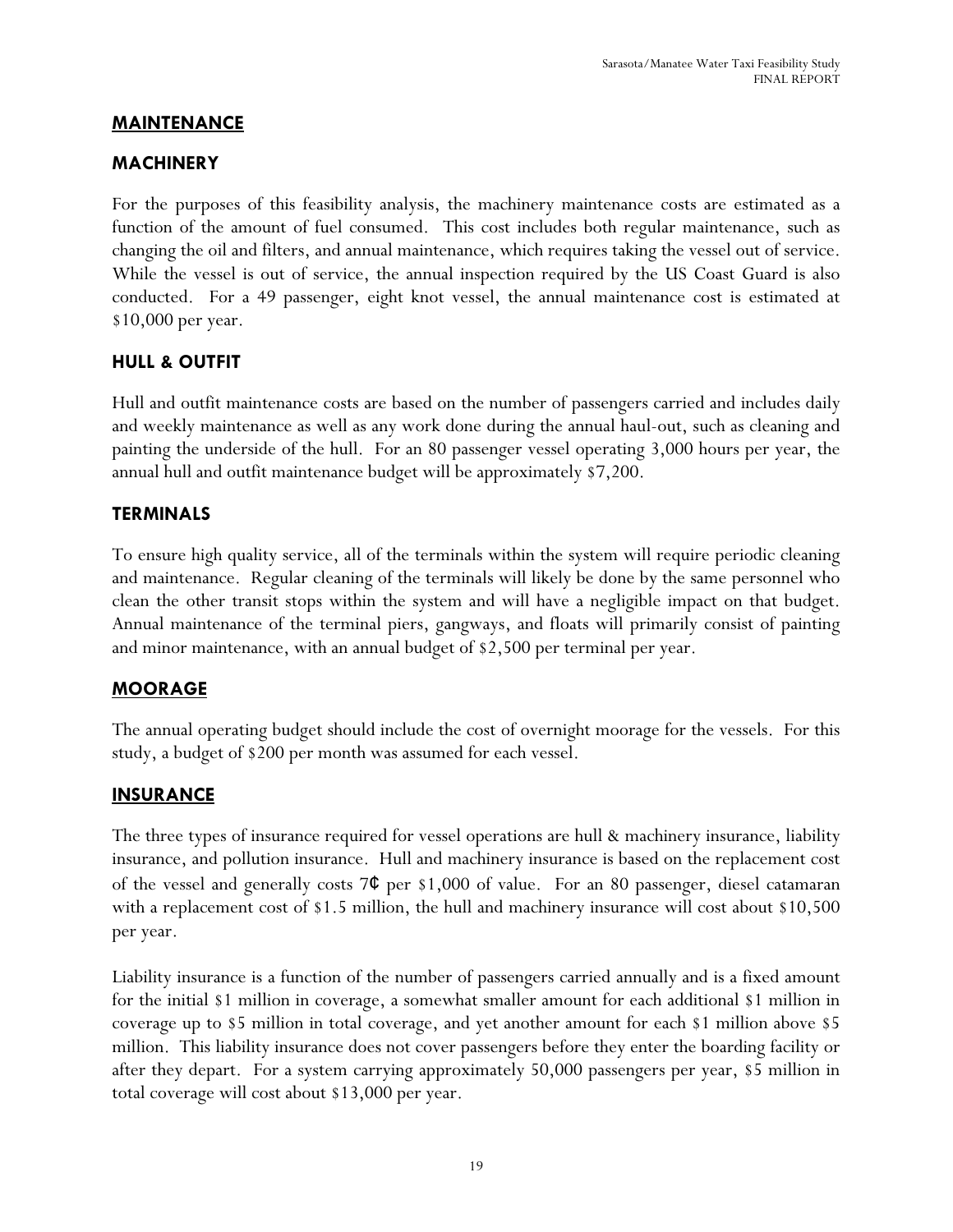Pollution insurance is required to cover the cost of any accidental fuel, oil, or other hazardous material spills. It is not required for electric boats. The amount of pollution insurance required is a function of the size of the vessel and the amount of fuel carried.

#### **MANAGEMENT & ADMINISTRATION**

The operation of a waterborne transit system will require some support from personnel on shore. This shore-based staff will be responsible for managing the crews, scheduling maintenance, and ordering supplies. In addition, customer service and/or marketing support may be required, depending on the relationship between the waterborne service and the rest of the transit system administration.

For a system comprised of two or fewer vessels, the maintenance planning can be performed by the Chief Master, in which case only a general manager will be required. For a fleet of three vessels or more, a general manager, port captain, and an administrative assistant would be recommended. The annual budget for a General Manager should be \$65,000; for Port Captain, \$50,000; and for an administrative assistant, \$25,000. Benefits will add an additional 25 to 30 percent to these rates.

#### **OVERHEAD**

Overhead costs include dock access fees, overnight vessel moorage, rents, utilities, license fees, etc. In addition to the administrative offices, a small workshop for vessel maintenance and parts storage will be required. The total overhead costs can be estimated at 12 percent of all other operating costs.

#### **SAMPLE ROUTE COST ESTIMATES**

For each part of the study area, a sample circular route was developed and the capital and operating costs estimated. The results are shown in the tables below.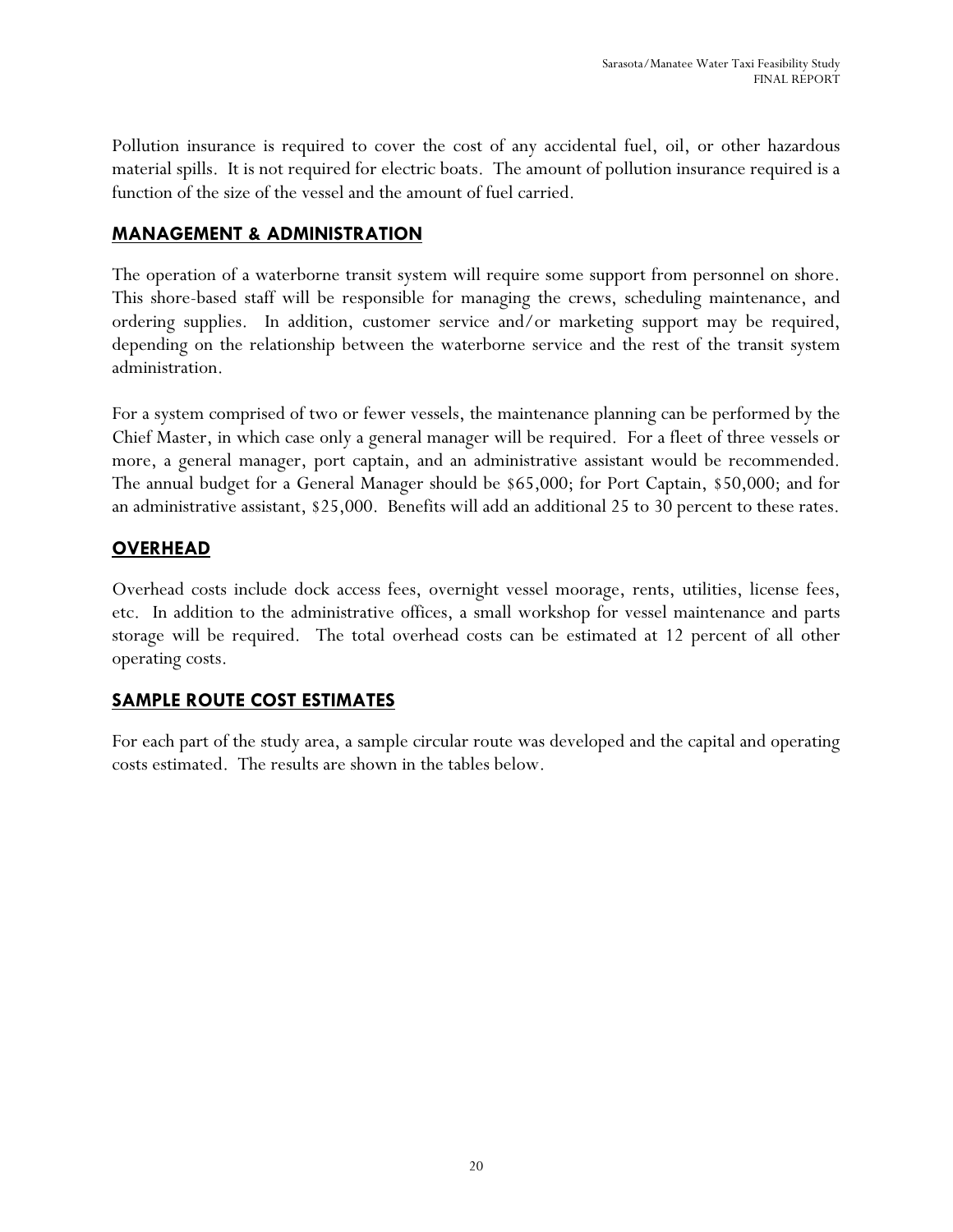|                                                | <b>Distance</b>             | Speed   | Leg Time           | Cum. Time          |
|------------------------------------------------|-----------------------------|---------|--------------------|--------------------|
| Leg                                            | (NM)                        | (knots) | (h:mm:ss)          | (h:mm:ss)          |
|                                                | <b>North Circle Route</b>   |         |                    |                    |
| Dep. Cortez                                    |                             |         | 0:03:00            | 0:03:00            |
| Cortez to Bradenton Beach                      | 0.43                        | 6.00    | 0:04:18            | 0:07:18            |
| Arr/Dep Bradenton Beach                        |                             |         | 0:05:00            | 0:12:18            |
| Bradenton Beach to Ana Mari                    | 5.60                        | 7.00    | 0:48:00            | 1:00:18            |
| Arr-Dep Ana Maria                              |                             |         | 0:05:00            | 1:05:18            |
| Ana Maria to Cortez                            | 5.60                        | 7.00    | 0:48:00            | 1:53:18            |
| Arr. Cortez                                    |                             |         | 0:04:00            | 1:57:18            |
|                                                |                             |         |                    |                    |
|                                                | <b>Central Circle Route</b> |         |                    |                    |
| Dep. Dntn Sarasota<br>Dntn Sara to St. Armands | 2.30                        | 6.00    | 0:02:30            | 0:02:30            |
|                                                |                             |         | 0:23:00            | 0:25:30            |
| Arr/Dep St. Armands<br>St. Armands to Mote     | 0.60                        | 6.00    | 0:05:00<br>0:06:00 | 0:30:30<br>0:36:30 |
| Arr/Dep Mote                                   |                             |         | 0:05:00            | 0:41:30            |
|                                                | 1.60                        | 7.50    |                    | 0:54:18            |
| Mote to Sara Quay                              |                             |         | 0:12:48<br>0:05:00 | 0:59:18            |
| Arr/Dep Sara Quay<br>Sara Quay to Dntn Sara    | 1.80                        | 7.50    | 0:14:24            | 1:13:42            |
| Arr. Sara                                      |                             |         | 0:02:30            | 1:16:12            |
|                                                |                             |         |                    |                    |
|                                                |                             |         |                    |                    |
|                                                | South Circle Route          |         |                    |                    |
| Dep. Dntn Venice                               |                             |         | 0:02:30            | 0:02:30            |
| Dntn Venice to RR Station                      | 0.10                        | 3.00    | 0:02:00            | 0:04:30            |
| Arr/Dep RR Station                             |                             |         | 0:05:00            | 0:09:30            |
| <b>RR Station to Jetty Park</b>                | 2.00                        | 5.00    | 0:24:00            | 0:33:30            |
| Arr/Dep Jetty Park                             |                             |         | 0:05:00            | 0:38:30            |
| Jetty Park to RR Station                       | 2.00                        | 5.00    | 0:24:00            | 1:02:30            |
| Arr/Dep RR Station                             |                             |         | 0:05:00            | 1:07:30            |
| <b>RR Station to Dntn Venice</b>               | 0.10                        | 3.00    | 0:02:00            | 1:09:30            |
| Arr/Dep Dntn Venice                            |                             |         | 0:05:00            | 1:14:30            |
| Dntn Venice to Airport                         | 2.20                        | 5.00    | 0:26:24            | 1:40:54            |
| Arr/Dep Airport                                |                             |         | 0:05:00            | 1:45:54            |
| <b>Airport to Dntn Venice</b>                  | 2.20                        | 5.00    | 0:26:24            | 2:12:18            |
| Arr. Dntn Venice                               |                             |         | 0:02:30            | 2:14:48            |

**Table 5 Round Trip Time Estimates**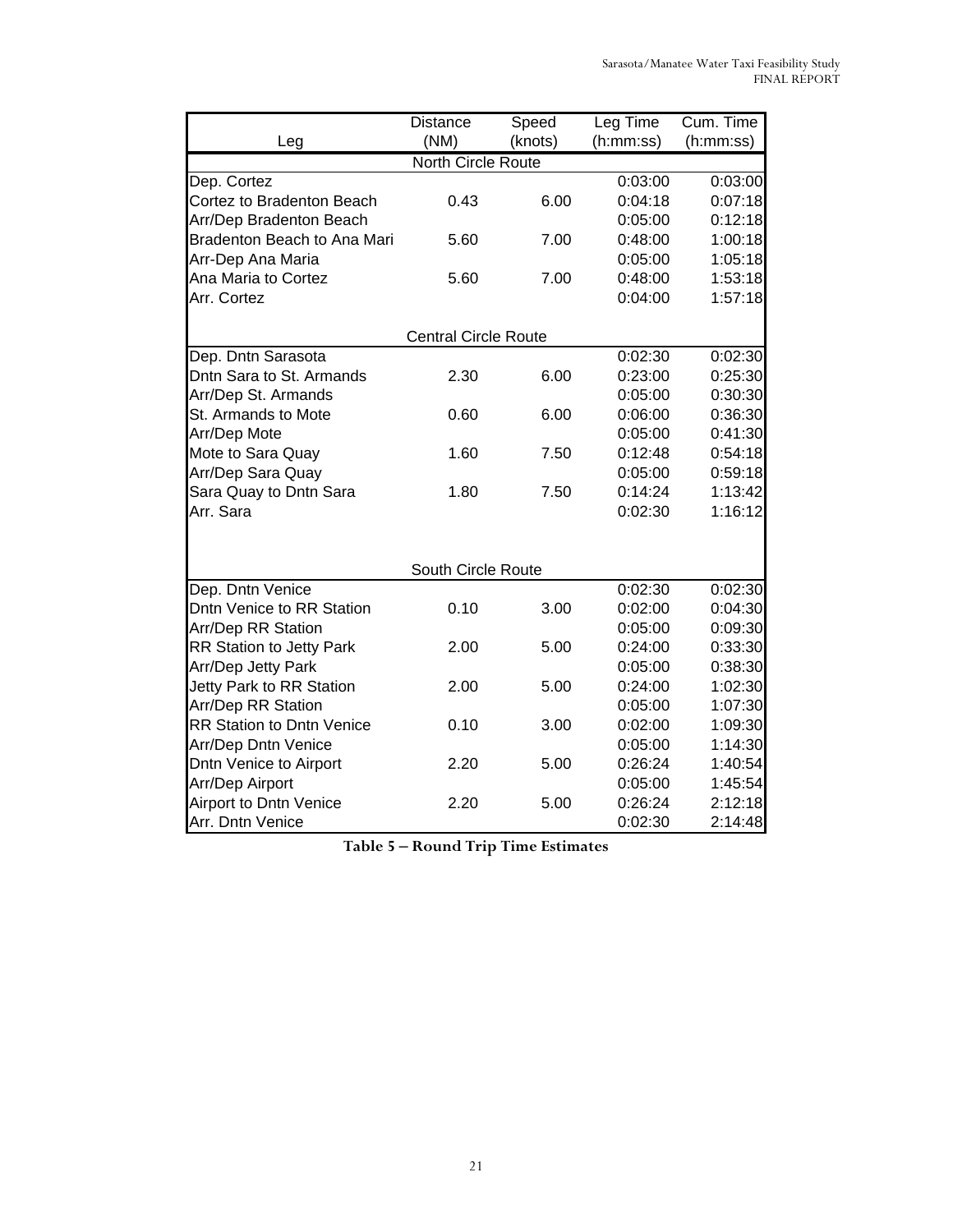|                               | <b>Route Costs</b>        |                |    |                |    |                | System                    |             |
|-------------------------------|---------------------------|----------------|----|----------------|----|----------------|---------------------------|-------------|
|                               | South<br>North<br>Central |                |    |                |    | Costs          |                           |             |
| <b>Operating Days/Week</b>    |                           | $\overline{7}$ |    | $\overline{7}$ |    | $\overline{7}$ |                           |             |
| Service Hours/Day             |                           | 12             |    | 12             |    | 12             |                           |             |
| # Vessels on Route            |                           | $\overline{2}$ |    | $\overline{2}$ |    | 3              |                           |             |
| Vessel Size (passengers)      |                           | 49             |    | 49             |    | 49             |                           |             |
| Minimum Headway               |                           | 0:58           |    | 0:38           |    | 0:44           |                           |             |
| <b>Annual Operating Hours</b> |                           | 9,636          |    | 9,636          |    | 14,454         |                           |             |
| Round Trips/Day/Vessel        |                           | 6              |    | 9              |    | 5              |                           |             |
| Daily Round Trip Capacity     |                           | 588            |    | 882            |    | 735            |                           |             |
| <b>Fuel</b>                   |                           |                |    |                |    |                |                           |             |
| Gallons/Hour                  |                           | 7.0            |    | 7.0            |    | 7.0            |                           |             |
| Gallons/Year                  |                           | 74,197         |    | 74,197         |    | 111,296        |                           |             |
| \$/Year                       | \$                        | 129,845        | \$ | 129,845        | \$ | 194,768        |                           |             |
| Lube Oil                      |                           |                |    |                |    |                |                           |             |
| Gallons/Year                  |                           | 7,420          |    | 7,420          |    | 11,130         |                           |             |
| \$/Year                       | \$                        | 14,839         | \$ | 14,839         | \$ | 22,259         |                           |             |
| Operator                      |                           |                |    |                |    |                |                           |             |
| \$/Hour                       | \$                        | 26.00          | \$ | 26.00          | \$ | 26.00          |                           |             |
| \$/Year                       | \$                        | 250,536        | \$ | 250,536        | \$ | 375,804        |                           |             |
| Maintenance                   |                           |                |    |                |    |                |                           |             |
| Machinery                     | \$                        | 19,477         | \$ | 19,477         | \$ | 29,215         |                           |             |
| Hull & Outfit                 | \$                        | 14,165         | \$ | 14,165         | \$ | 21,247         |                           |             |
| <b>Terminals</b>              | \$                        | 7,500          | \$ | 10,000         | \$ | 10,000         |                           |             |
| Insurance                     |                           |                |    |                |    |                |                           |             |
| Hull & Machinery              | \$                        | 3,500          | \$ | 3,500          | \$ | 5,250          |                           |             |
| Liability & Pollution         |                           |                |    |                |    |                | \$                        | 18,000      |
| <b>Homeport Moorage</b>       | \$                        | 4,800          | \$ | 4,800          | \$ | 7,200          |                           |             |
| Office Rent                   |                           |                |    |                |    |                | \$                        | 7,500       |
| Maint. Shop Rent              |                           |                |    |                |    |                | \$                        | 4,800       |
|                               |                           |                |    |                |    |                |                           |             |
| Management & Admin            |                           |                |    |                |    |                |                           |             |
| <b>General Manager</b>        |                           |                |    |                |    |                | \$                        | 65,000      |
| Port Captain                  |                           |                |    |                |    |                | \$                        | 50,000      |
| Admin Assistant               |                           |                |    |                |    |                | \$                        | 25,000      |
| <b>Total Salaries</b>         |                           |                |    |                |    |                | $\overline{\mathfrak{s}}$ | 140,000     |
| <b>Benefits</b>               |                           |                |    |                |    |                | \$                        | 42,000      |
|                               |                           |                |    |                |    |                |                           |             |
| <b>Total Shore Personnel</b>  |                           |                |    |                |    |                | $\overline{\$}$           | 182,000     |
| <b>Direct Costs</b>           | \$                        | 444,662        | \$ | 447,162        | \$ | 665,743        | \$                        | 212,300     |
| Overhead                      | \$                        | 53,359         | \$ | 53,659         | \$ | 79,889         | \$                        | 25,476      |
| <b>Total Costs</b>            | \$                        | 498,022        | \$ | 500,822        | \$ | 745,633        | \$                        | 237,776     |
| <b>Total System Cost</b>      |                           |                |    |                |    |                |                           | \$1,982,252 |
|                               |                           |                |    |                |    |                |                           |             |
| <b>Vessel Acquisition</b>     | \$                        | 500,000        | \$ | 500,000        | \$ | 750,000        |                           |             |

**Table 6 Sample Route Cost Estimates**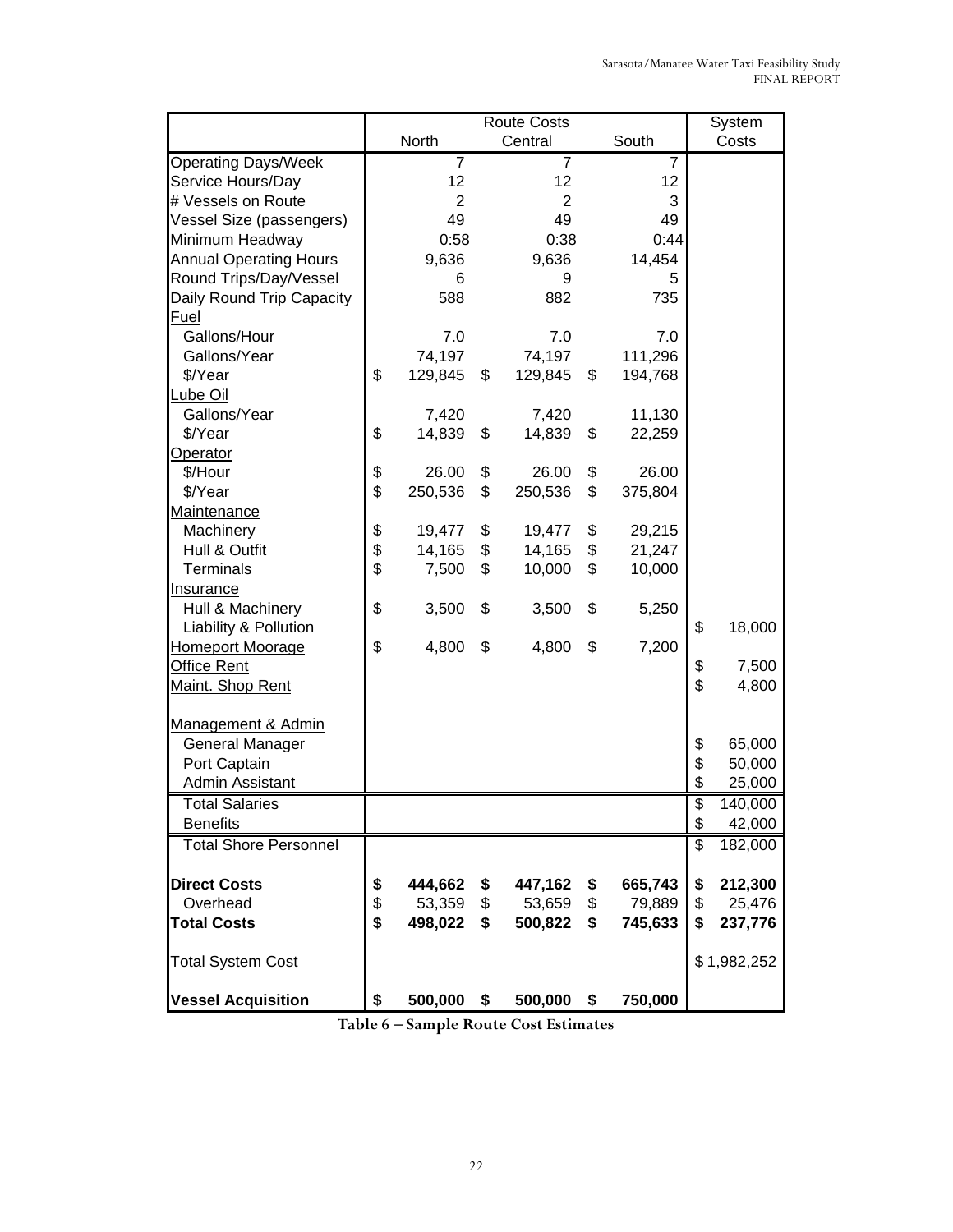#### **REVENUE SOURCES**

Funding for waterborne transportation can come from various sources, potentially including grant assistance from the Federal Highway Administration's Ferryboat Discretionary Program and the Florida Department of Transportation's Congested Corridor transit funding program. The latter program may be particularly effective for service that provides an alternative for congested bridges on the state highway system. Those sources may be used for both capital and operating costs; however, they are typically limited in duration, with the expectation that local sources will eventually be used to cover costs.

More than likely, there will be a need for local funding to cover development costs to initiate water taxi service, and to cover operating costs not covered by passenger fares, fees or advertising revenue. Revenue from fares can be expected to cover up to 50 percent of operating costs for commuter-oriented service, and a higher percentage of operating costs for recreational service. The reason for this difference is that recreational travelers are generally more willing to pay a higher fee for a one-time trip, whereas commuter service fares must be low to attract riders to the service.

One opportunity to assist with local funding match for a demonstration service in Sarasota is the City's small trust fund for public transportation that has been created from development incentives. Developers in the downtown redevelopment and infill area are required to contribute financially into a trust fund for future public transportation improvements. The City is interested in starting a new trolley system to serve various residential developments and points of interest/activity, but has indicated that a water taxi system would be a potential funding option as well.

Private contributions from advertising, in-kind contributions and developer-incentives from other jurisdictions should also be considered as viable sources. In addition, the vessels could be made available for private charter or used for special events to generate additional revenue.

Fares for the service would most likely fall within the \$2 to \$5 range. For comparison, the Ft. Lauderdale water bus charges \$5 per day for unlimited rides. The fare should be set so that a reasonable amount of operating costs can be recovered relative to any public funding commitment for ongoing waterborne transit operations.

The fare structure can help create a more seamless system between water taxis and the existing public transportation system. Ft. Lauderdale's system allows patrons who purchase a 31-day or 7 day bus pass for Broward County Transit to use the same bus pass for the water bus system. Even though the Manatee Island Trolley is free, a similar system would help market and broaden access to other elements of the transit system.

#### **IMPLEMENTATION ACTIONS**

Guidance from a public workshop in January 2005 suggested that a pilot program in the City of Sarasota should be initiated to demonstrate the potential value and feasibility of water taxi service in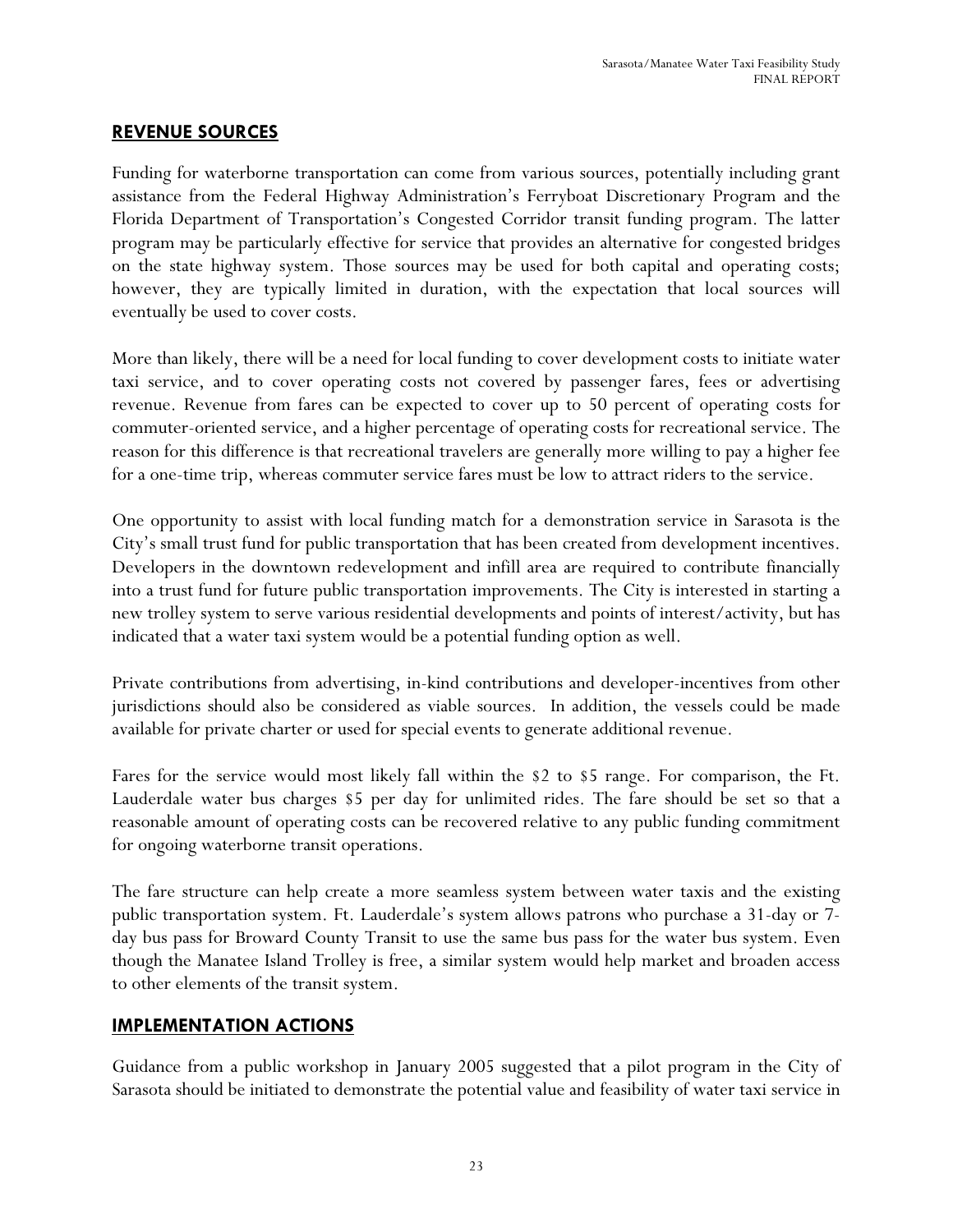the region. Although there are several viable service markets and potential routing options, the City of Sarasota has gone farthest among local governments in preparing for water taxi service by including water taxi service in its Comprehensive Plan, adopting an ordinance specifying minimum standards, and requiring docking facilities for waterfront redevelopment. The City has a funding mechanism in place for public transportation, a portion of which could be applied to water taxi service, depending on how such service is structured and linked via buses or trolleys. It is important that other local governments participate as well, particularly considering the regional nature of this concept and its applicability to other areas. The lessons learned from the demonstration project will be helpful to Venice, Manatee County and Bradenton Beach, among others.

There are several logical steps that should be followed to move from water taxis as a desirable concept to reality. First, from a state or federal grant funding perspective, it is important that the MPO endorse the feasibility of water taxi service and agree in principle to partner with the City of Sarasota on a demonstration project. Most grant funds for transportation go through the MPO, so the support of the MPO Board is imperative. The MPO would then need to include development of a water taxi system as part of its adopted Long Range Transportation Plan, preferably as part of the Financially Feasible list of projects based on reasonably available funding or specific funding commitments from one or more sources. Second, a more detailed Level II implementation plan is needed to define operations and design considerations, including specific routes and stops. The City of Sarasota has data to support this analysis. The MPO and City could partner on a more detailed implementation phase, but such a partnership is not necessary.

A more detailed implementation plan is needed to move the project forward. This can be a substantial undertaking, and would include estimating patronage, refining operating costs, defining terminals and vessel requirements, developing fares and the proper funding mix, and defining the process for private sector participation.

A grant application may be pursued either with the MPO as a partner or solely by the local government. Governance is an important consideration because of consistency of service and interjurisdictional connections. It is not necessary to have one system operated by a single regional entity or governmental oversight agency as long as interlocal agreements are in place regarding basic operations and minimum standards. However, a joint board or authority may be desirable if public transportation evolves in that direction and shared expenses/revenue becomes an issue.

#### **SUMMARY AND CONCLUSIONS**

This report provides information that is intended to help frame the discussion of local stakeholders regarding the feasibility of initiating water taxi service in the Sarasota/Manatee region. What is considered feasible is ultimately a policy decision by local elected officials. The basis for that decision includes the estimated costs of operating the service, the plans for terminals or receiving areas where service would originate or reach a destination, the potential demand for service, and its ability to provide an alternative to other modes in congested areas.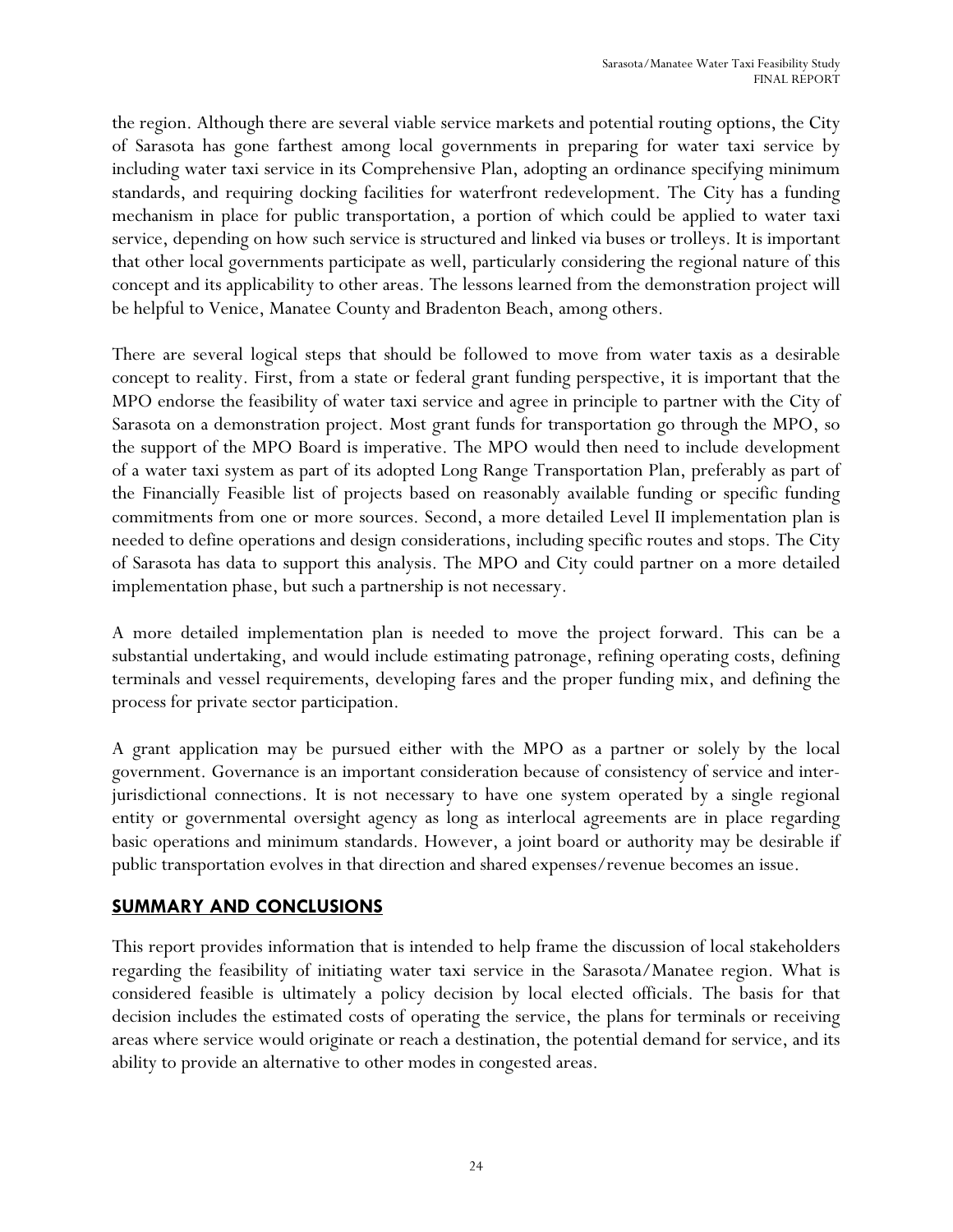Based on this analysis, it is recommended that the more feasible types of service in the two counties would focus primarily on the recreational market, rather than purely commuter-oriented service, and that service routing would link key destinations where travel time, comfort and convenience support the service. However, it is anticipated that direct and frequent recreational-oriented routes would also attract commuters who work at hotels, restaurants and other business locations in tourist or downtown districts.

Figure 3 shows recommended service areas, markets and priority hubs. The primary locations include the Manatee Riverfront (service across the river); the Manatee islands area, principally Bradenton Beach and Holmes Beach with connections to Cortez and possibly downtown Bradenton; downtown Sarasota (redevelopment of Quay, which is connected to an emerging arts and cultural district) with Mote Marine; and the Venice waterway with service from the Englewood area to the airport, Jetty Park and Nokomis Beach. This latter route is largely dependent on additional mixed-use development anticipated to occur at the airport, completion of the trail from the Venice Train Depot to Sarasota and continued redevelopment in the city's CRA. Finally, while an airport to Longboat Key connection is desirable and possible, more mixed-use development and commitment of supporting infrastructure is necessary to make this a feasible waterborne travel option.

If the MPO desires to move this initiative forward, next steps include incorporation of waterborne service into the MPO's 2030 Long Range Transportation Plan and working with the City of Sarasota to prepare a detailed operating plan to initiate service. Charter boat operators interested in partnering to help deliver water taxi service need to be invited to take an active role as stakeholders in developing the operating plan, developing vessel performance requirements, and participating in the process to decide how best to organize and govern the implementation of service from the pilot program to regular service.

Potential roles for government in this endeavor may vary considerably. In Broward County, the county owns the water bus system and leases it to a private operator for a renewable term to promote and operate the service. There is a hierarchy of several roles that one or more government entities can fulfill:

- Setting minimum standards for operation;
- Planning for service and securing facility space for docking, ticketing and parking;
- Subsidizing operations for desired service markets;
- Procuring vessels and contracting for operations through a Request for Proposals;
- Complete turnkey operations with government ownership and operations, much like public transportation is now run in both counties. This could entail some form of private contracting for one or more service functions.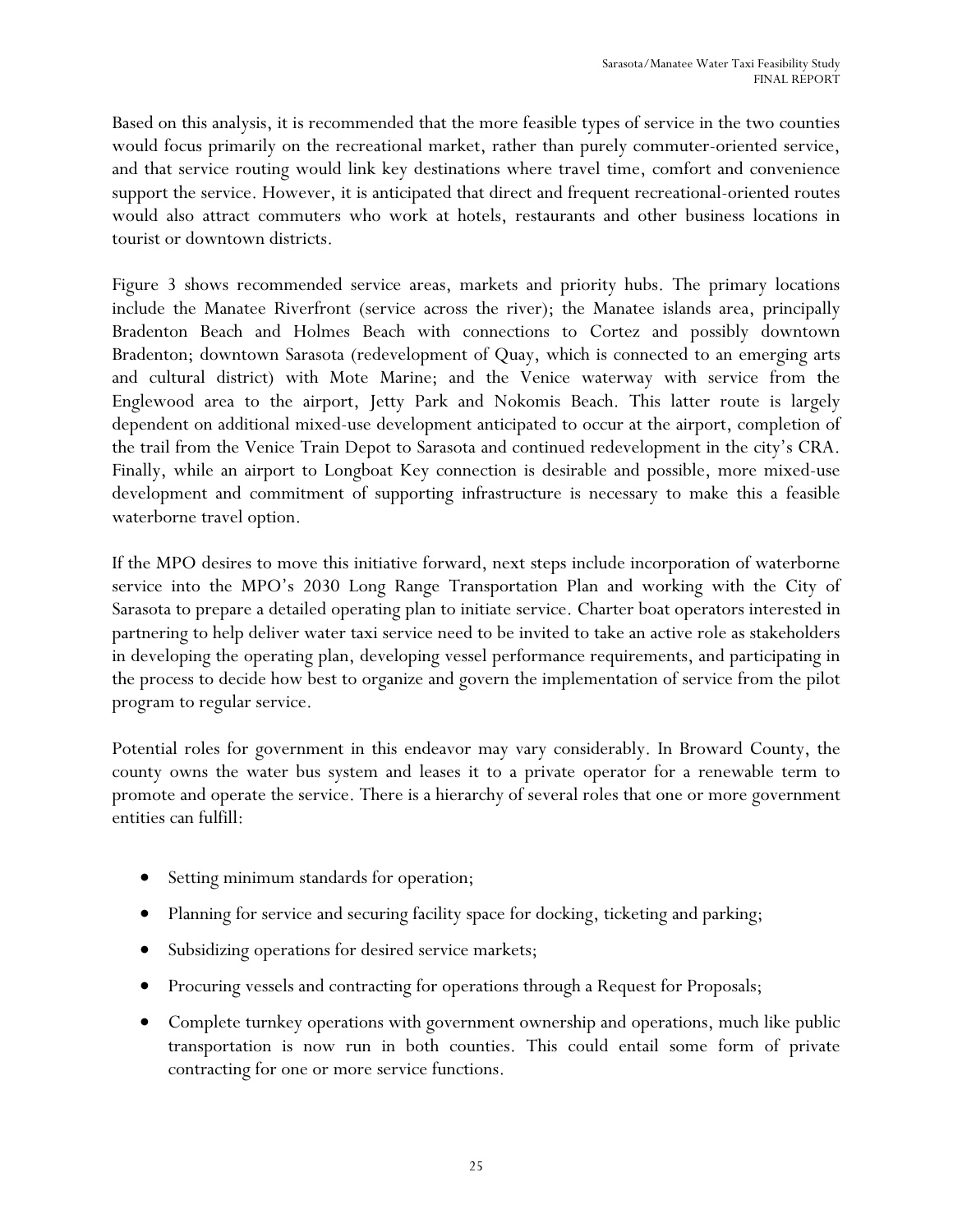Water taxi service is feasible as part of the transportation solution in the Sarasota/Manatee region if the MPO and its partners can ensure delivery of several essential factors. These include whether the service is adequately funded, routes are direct and positioned well to serve key destinations through careful land use/redevelopment planning and design with equal partnership from the private sector for operations, the service is aggressively marketed and promoted, and terminals are supported by an effective public transportation system operating at the same hours of service, and a connected sidewalk/bicycle network. Given the area's growth to more than one million people by 2030 and its resulting traffic congestion challenges, creative development of alternative travel options to expand choices available for all types of travel needs is an imperative closely linked with the region's continued economic vitality and mobility.